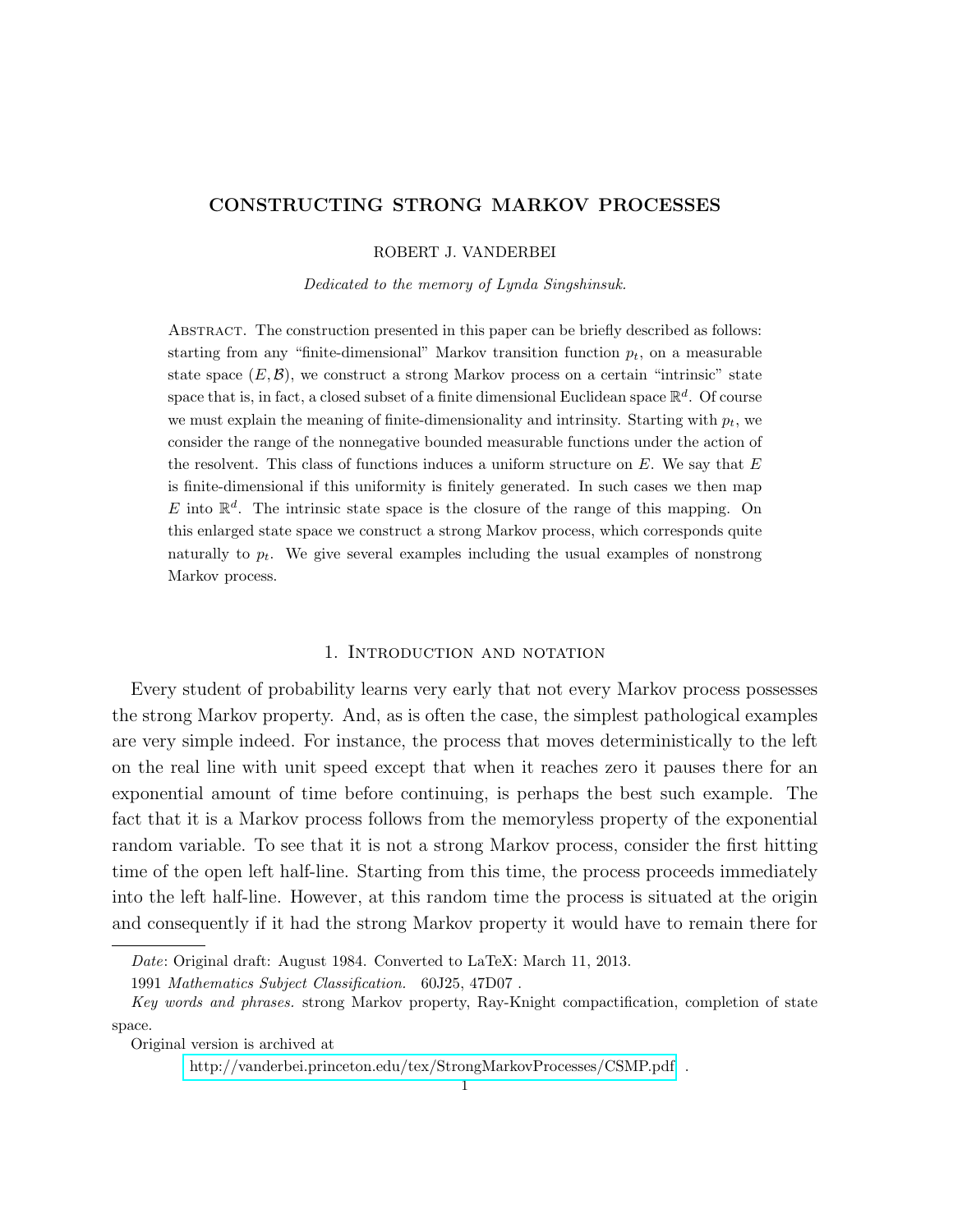#### <span id="page-1-0"></span>2 ROBERT J. VANDERBEI

an exponential amount of time. The fact that it does not shows that it is not strong Markov.

Of course the above pathology can be remedied by splitting 0 into two points  $0^+$  and  $0^-$ . If we put the exponential alarm clock at  $0^+$  and have the process immediately appear at 0<sup>−</sup> when the clock rings (i.e. a right continuous trajectory) then in this enlarged state space the process is strong Markov.

This idea of enlarging the state space first appeared in the paper [\[15\]](#page-23-0) by Yushkevich. Shortly after that, D. Ray published a fundamental paper [\[14\]](#page-23-1) in which he introduced a certain compactification of the state space on which the Markov process becomes what is today called a Ray process (which has the strong Markov property). Ray's methods were clarified and improved by F. Knight [\[13\]](#page-23-2). The short monograph [\[11\]](#page-23-3) by Getoor has become the standard reference on Ray processes and the Ray-Knight compactification. However, the most general results appeared later in the papers [\[3,](#page-23-4) [4,](#page-23-5) [5,](#page-23-6) [6,](#page-23-7) [7,](#page-23-8) [8,](#page-23-9) [9\]](#page-23-10) of H. J. Engelbert. His basic assumption is that there exists a certain class of nonnegative bounded measurable functions, on a countably generated measurable state space, that forms a separable Ray cone (see Definition 12 in [\[5\]](#page-23-6)).

The starting point of this paper is a Markov transition function on a measurable state space. We introduce in a canonical way a certain class  $R_+$  of functions that satisfy most of the requisite properties of a Ray cone. The class  $R_+$  is generally not separable (even for the above example) but is usually "finite dimensional." This means that there exists a finite collection  $\mathcal{E} = \{e_1, e_2, \ldots, e_d\}$  of real-valued functions (not necessarily bounded) such that, for every sequence of points  $x_n$  in the state space E,  $f(x_n)$  is Cauchy for every  $f \in R_+$  if and only if  $e_i(x_n)$  is Cauchy for  $i = 1, 2, \ldots, d$ . By thinking of the functions  $e_i$ as coordinate functions, the map  $x \to (e_1(x), e_2(x), \ldots, e_d(x))$  embeds the state space in  $\mathbb{R}^d$ . We then take the closure of the range of this mapping to get our intrinsic state space. Thinking in terms of our original state space E, this closure corresponds to a completion of the state space relative to the uniformity generated by  $R_{+}$  (for a general discussion of uniformization see e.g. [\[12\]](#page-23-11) Chapter VI). On the resulting closed space we construct a strong Markov process that corresponds naturally to the original Markov transition function.

The advantage of our approach is that the construction is canonical. The Ray-Knight compactification, on the other hand, depends on the separable Ray cone with which one starts. In fact a substantial part of the theory of the Ray-Knight compactification consists in studying to what extent the new state space depends on the Ray cone (see e.g. [\[11\]](#page-23-3), Chapter 15).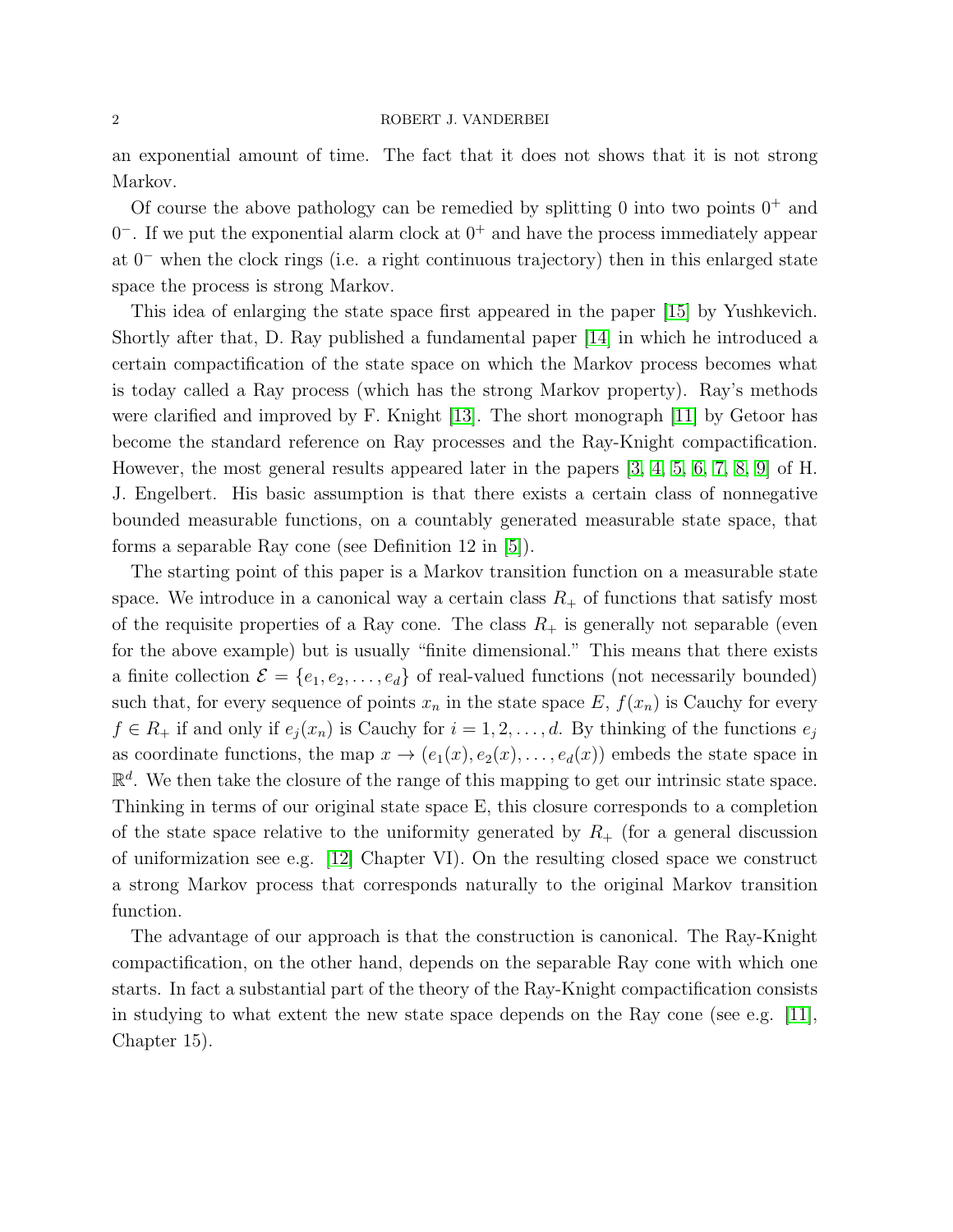The main goal of this paper is the construction of a process with the strong Markov property. Along the way we get some other results; e.g. right continuity and the existence of left limits (recently this has been called cadlaguity—a gauche term indeed). Since the state space we construct is a closed subset of  $\mathbb{R}^d$ , the further sample path properties are for the most part immediate consequences of already well known results and so they will not be pursued here.

The remainder of this section is devoted to establishing notations that will be used throughout the rest of the paper.

DEFINITION. A kernel k on a measurable space  $(E, \mathcal{B})$  is a real-valued function of  $E \times \mathcal{B}$ satisfying:

1.1  $x \to k(x, B)$  is B-measurable;

1.2  $B \to k(x, B)$  is a signed measure having finite total variation measure  $|k|(x, \cdot)$ .

<span id="page-2-0"></span>The formula

1.3 
$$
||k|| = \sup_{x} |k|(x, E)
$$

defines a norm on the space K of all kernels for which  $(1.3)$  is finite. It is easy to check that  $K$  is a Banach space. The formula

$$
k * k'(x, B) = \int k(x, dy)k'(y, B)
$$

makes K into an algebra. We denote by  $k^{(n)}$  the  $n^{\text{th}}$  power of the kernel k. We also put

$$
k^{(0)}(x, B) = 1(x, B) = \begin{cases} 1 & x \in B \\ 0 & x \notin B. \end{cases}
$$

It is easy to see that  $||k * k'|| \le ||k|| ||k'||$  and hence that  $||k^{(n)}|| \le ||k||^n$ . A kernel k is called a *stochastic kernel* if, for every  $x \in E$ ,  $k(x, \cdot)$  is a probability measure.

If  $(E, \mathcal{B})$  is a measurable space, we also denote by  $\mathcal{B}$  the Banach space of bounded B-measurable functions on E and we denote by  $\mathcal{B}^+$  those  $f \in \mathcal{B}$  that are nonnegative. The norm on B is given by  $||f|| = \sup_{x \in E} |f(x)|$ . For every kernel (say k) on  $(E, \mathcal{B})$ , we denote by the corresponding upper case letter (K in this case) the linear operator on  $\mathcal B$ defined by

$$
Kf(x) = \int k(x, dy) f(y).
$$

If  $B \to k(x, B)$  is a positive measure then K is a positive operator and if k is a stochastic kernel then  $K1 = 1$  and  $||Kf|| \leq ||f||$ .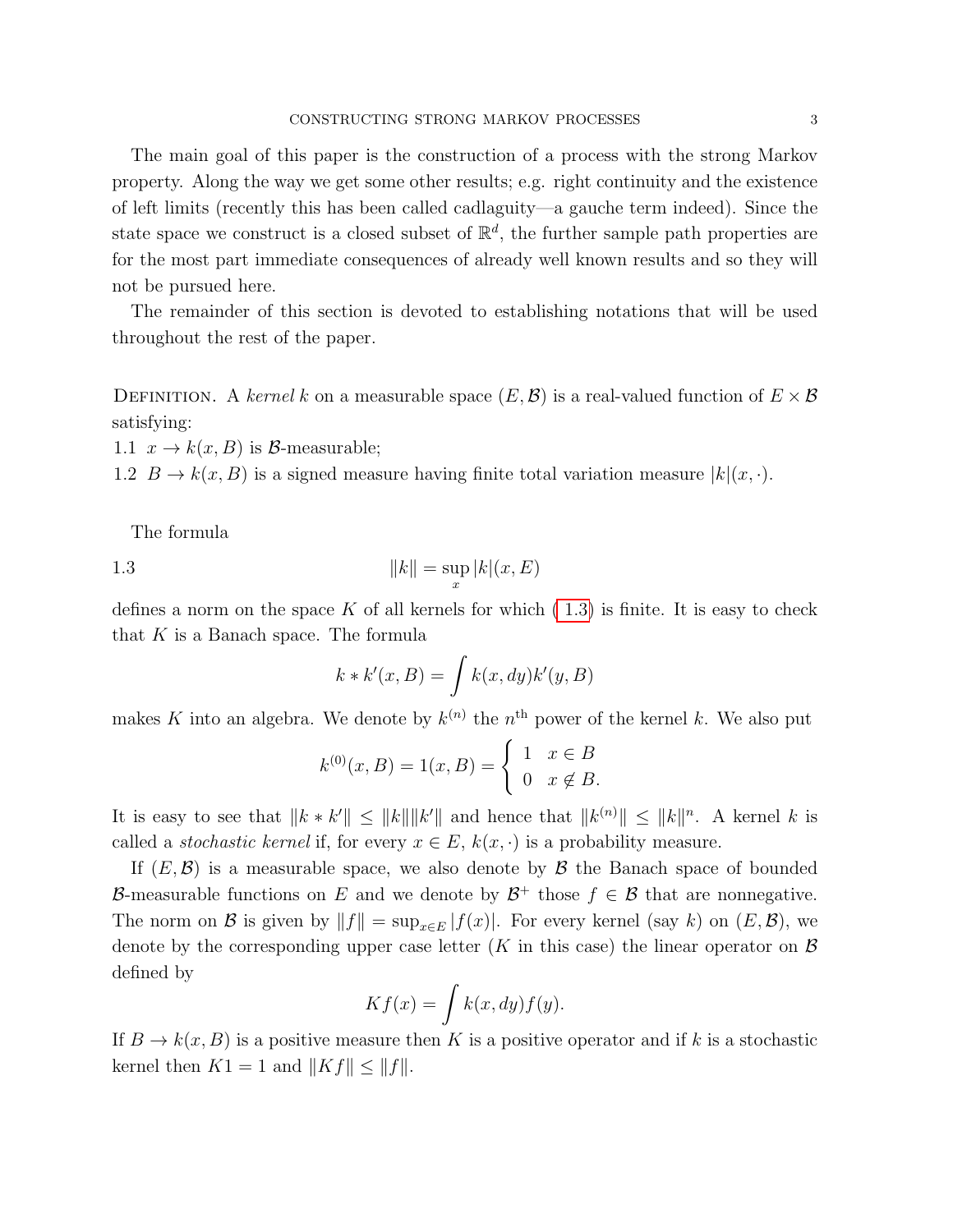#### 4 ROBERT J. VANDERBEI

If E is a subset of  $\mathbb{R}^d$ , we denote by  $C^k(E)$  the collection of all real-valued bounded continuous functions on E that have limits on the closure of  $E$  and that are k times continuously differentiable with each derivative being bounded. We will write  $C(E)$  instead of  $C^0(E)$ . The notation  $f \in C^k(E_1, E_2, \ldots, E_n)$  indicates that, for each j, the function f restricted to  $E_j$  is of class  $C^k(E_j)$ . The notation  $C_0(E)$  denotes those functions in  $C(E)$ that tend to zero at infinity. Hence if E is bounded,  $C_0(E) = C(E)$ . Finally  $\overline{E}$  denotes the closure of E.

# 2. The intrinsic state space

<span id="page-3-1"></span>DEFINITION. A family of kernels  $(p_t)_{t>0}$  on a measurable space  $(E, \mathcal{B})$  is called a *Markov* transition function if:

2.1  $(t, x) \rightarrow p_t(x, B)$  is  $\mathcal{B}(\mathbb{R}^+) \times \mathcal{B}$  measurable;

2.2 every  $p_t$  is a stochastic kernel;

2.3  $p_{s+t} = p_s * p_t$ .

The space  $(E, \mathcal{B})$  is called the *state space* for  $p_t$ .

DEFINITION. A family of kernels  $(u^{\alpha})_{\alpha>0}$  on a measurable space  $(E,\mathcal{B})$  is called a *Markov* resolvent if

<span id="page-3-0"></span>2.4 for every  $\alpha > 0$ ,  $\frac{1}{\alpha}u^{\alpha}$  is a stochastic kernel; 2.5  $u^{\beta} - u^{\alpha} = (\alpha - \beta)u^{\alpha} * u^{\beta}$ .

If  $p_t$  is a Markov transition function, the formula

$$
u^{\alpha} = \int_0^{\infty} e^{-\alpha t} p_t dt
$$

defines a Markov resolvent.

For the rest of this section, let  $p_t$  denote a fixed Markov transition function on a fixed state space  $(E, \mathcal{B})$  and let  $u^{\alpha}$  be the corresponding resolvent. We put

$$
\mathcal{C}=U^{\alpha}\mathcal{B}.
$$

To see that the right hand side does not depend on  $\alpha$  (as long as  $\alpha > 0$ ) rewrite property  $(2.5)$  as  $u^{\beta} = u^{\alpha} * [1 + (\alpha - \beta)u^{\beta}]$ . Hence, if  $f = U^{\beta}g$  and  $g \in \mathcal{B}$ , then  $f = U^{\alpha}h$  where  $h = g + (\alpha - \beta)U^{\beta}g$  clearly also belongs to  $\beta$ . Put

$$
\mathcal{C}^+ = \bigcup_{\alpha > 0} U^{\alpha} \mathcal{B}^+.
$$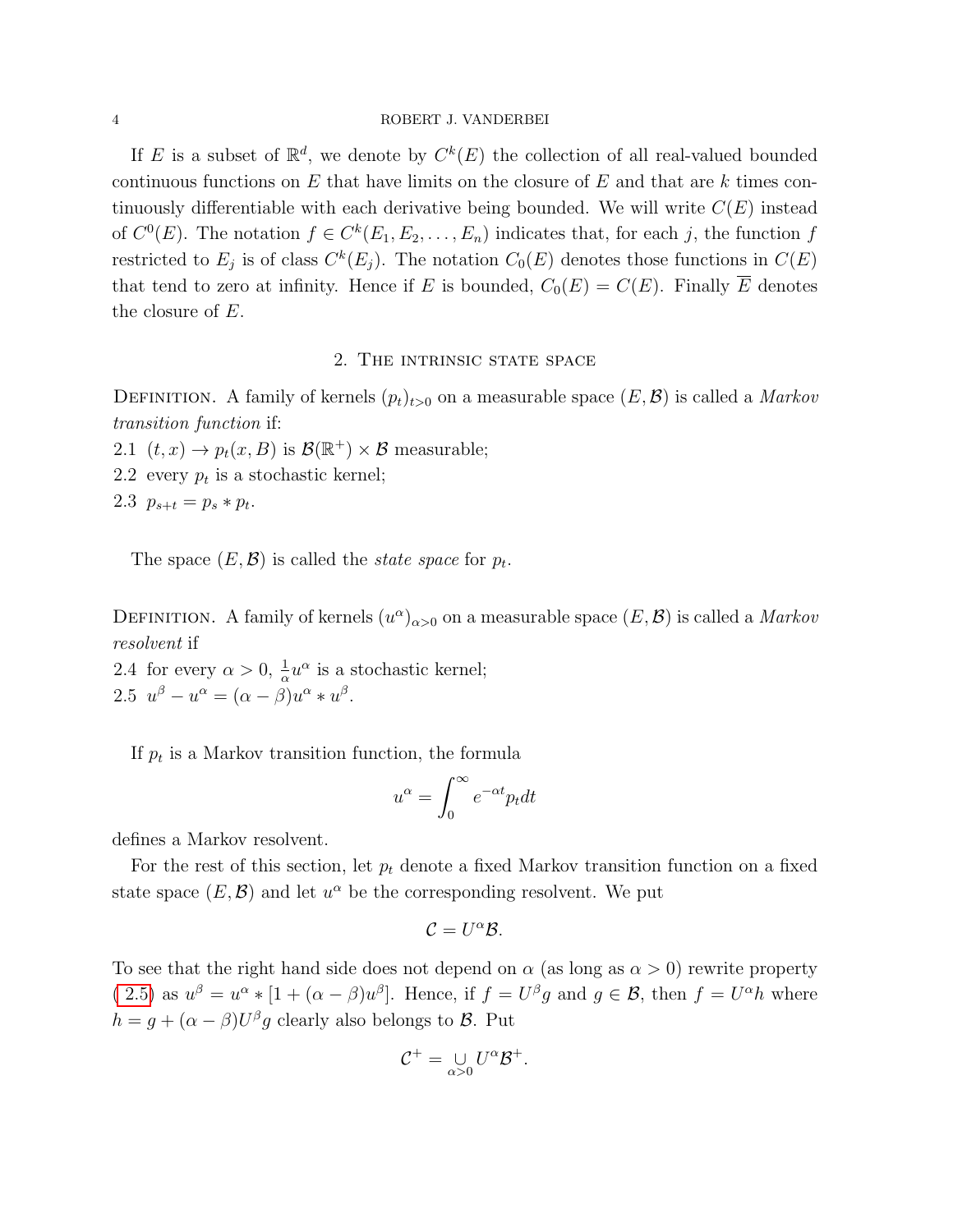The following properties of  $\mathcal C$  and  $\mathcal C^+$  are easily verified:

2.6  $U^{\alpha} \mathcal{C}^+ \subset \mathcal{C}^+$ ,  $U^{\alpha} \mathcal{C} \subset \mathcal{C}$ ;

- 2.7  $C^+$  is a convex cone, C is a linear space;
- 2.8  $C^+$  contains the nonnegative constants;
- 2.9  $C = C^+ C^+$ .

DEFINITION. A function f is called  $\alpha$ -supermedian if  $f \in \mathcal{B}^+$  and  $f \geq (\beta - \alpha)U^{\beta}f$  for all  $\beta > 0$ .

<span id="page-4-0"></span>2.10 PROPOSITION. The following properties hold: (i) every  $f \in \mathcal{C}^+$  is  $\alpha$ -supermedian for some  $\alpha > 0$ ; (ii) for every  $f \in \mathcal{C}$ ,  $\lim_{t \downarrow 0} ||P_t f - f|| = 0$ .

*Proof.* Property (i) is an immediate consequence of the definition of  $C^+$  and the resolvent property (2.5). To prove (ii), put  $g = U^{\alpha} f$ . It is not hard to show that

$$
e^{-\alpha t}P_t g - g = \int_0^t e^{-\alpha s} P_s f ds.
$$

Hence

$$
0 \le ||e^{-\alpha t} P_t g - g|| \le t ||f||,
$$

and so

$$
0 \leq ||P_t g - g||
$$
  
\n
$$
\leq ||P_t g - e^{-\alpha t} P_t g|| + ||e^{-\alpha t} P_t g - g||
$$
  
\n
$$
\leq (1 - e^{-\alpha t}) ||g|| + t ||f||.
$$

Letting t tend to zero establishes (ii).  $\Box$ 

It is easy to see that the minimum of two  $\alpha$ -supermedian functions is again  $\alpha$ -supermedian. Also convex combinations of  $\alpha$ -supermedian functions are again  $\alpha$ -supermedian.

2.11 THEOREM. There exists a unique minimal convex cone  $\mathcal{R}_+$  such that:

- (i)  $C^+ \subset \mathcal{R}_+ \subset \mathcal{B}^+;$
- (ii) for  $\alpha > 0$ ,  $U^{\alpha} \mathcal{R}_{+} \subset \mathcal{R}_{+}$ ;
- (iii)  $f, g \in \mathcal{R}_+$  implies that  $f \wedge g \in \mathcal{R}_+$ .

In addition, every  $f \in \mathcal{R}_+$  is  $\alpha$ -supermedian for some  $\alpha > 0$ .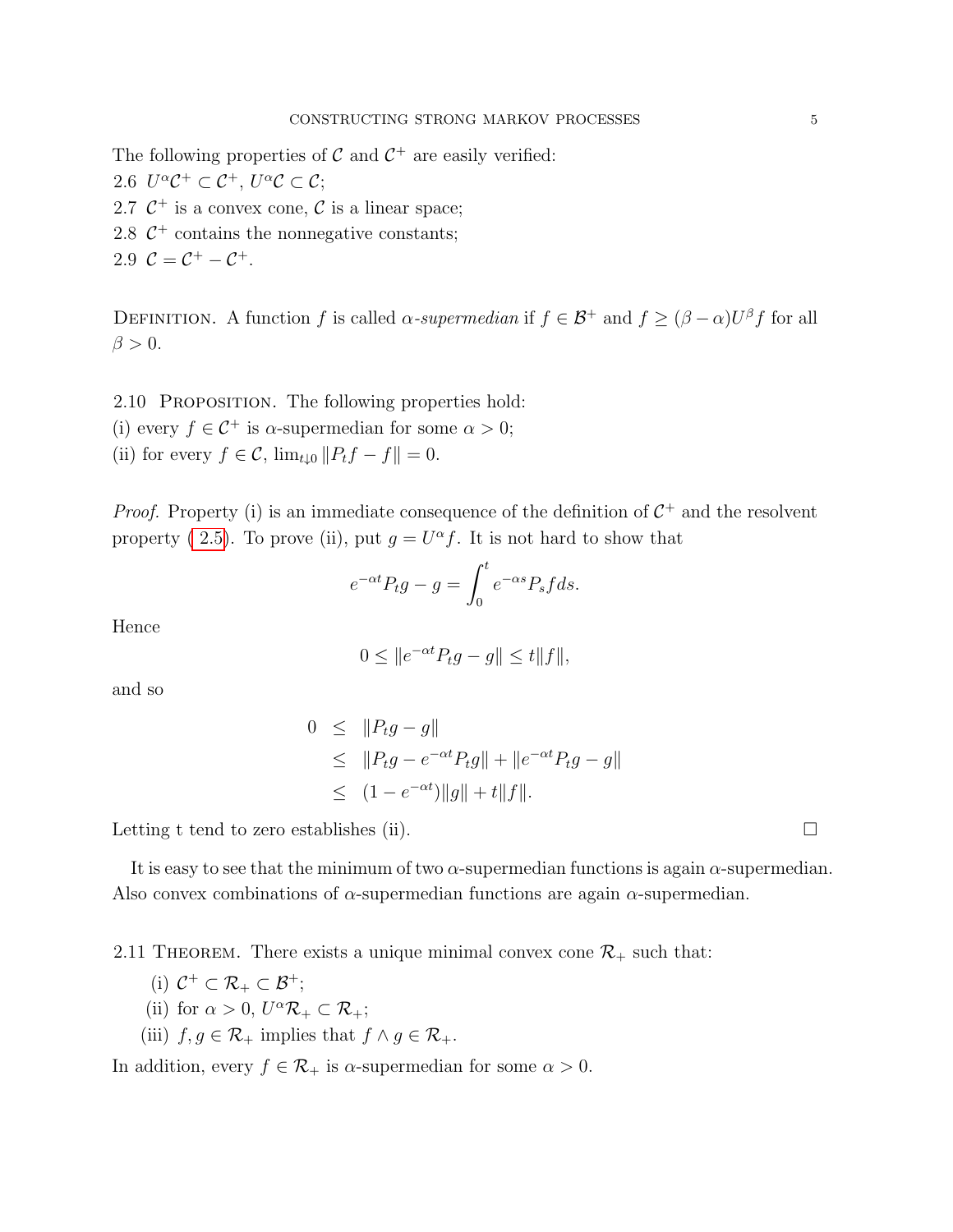*Proof.* If H is any convex cone in  $\mathcal{B}^+$ , we define the usual enlargements  $U(\mathcal{H})$  and  $\Lambda(\mathcal{H})$ as follows:

$$
U(\mathcal{H}) = \{U^{\alpha_1}f_1 + \dots + U^{\alpha_n}f_n \mid \alpha_j > 0, \ f_j \in \mathcal{H}, \ 1 \le j \le n, \ n \ge 1\}
$$
  

$$
\Lambda(\mathcal{H}) = \{f_1 \wedge f_2 \wedge \dots \wedge f_n \mid f_j \in \mathcal{H}, \ 1 \le j \le n, \ n \ge 1\}.
$$

It is easy to check that  $U(\mathcal{H})$  and  $\Lambda(\mathcal{H})$  are again convex cones in  $\mathcal{B}^+$ . Also the sum of two convex cones is again a convex cone.

Let  $\mathcal{R}_0 = \mathcal{C}^+$  and define  $\mathcal{R}_n$  recursively by  $\mathcal{R}_n = \Lambda(\mathcal{R}_{n-1} + U(\mathcal{R}_{n-1}))$ . Put  $\mathcal{R}_+ = \bigcup_n \mathcal{R}_n$ . Note that  $\mathcal{R}_n \subset \mathcal{R}_{n+1}$  for each  $n \geq 0$ . By induction on n, it follows that each  $\mathcal{R}_n$  is a convex cone in  $\mathcal{B}^+$  and that every  $f \in \mathcal{R}_n$  is  $\alpha$ -supermedian for some  $a > 0$ . Hence  $\mathcal{R}_+$ also has these properties. If  $f, g \in \mathcal{R}_+$  then there exists an  $n \geq 0$  with  $f, g \in \mathcal{R}_n$ . Then  $f \wedge g \in \mathcal{R}_{n+1} \subset \mathcal{R}_+$ . Also, if  $f \in \mathcal{R}_n$  then  $U^{\alpha} f \in \mathcal{R}_{n+1} \subset \mathcal{R}_+$ . It is obvious from the construction that  $\mathcal{R}_+$  is the unique minimal convex cone that satisfies (i)-(iii).

2.12 DEFINITION. Two classes H and G of real-valued functions defined on a set E are said to generate the same uniformity on E if, for every sequence  $x_n \in E$ , the following are equivalent:

- (i)  $h(x_n)$  is a Cauchy sequence for every  $h \in \mathcal{H}$ ,
- (ii)  $g(x_n)$  is a Cauchy sequence for every  $g \in \mathcal{G}$ .

We write  $\mathcal{H} \sim \mathcal{G}$  to indicate that  $\mathcal{H}$  and  $\mathcal{G}$  generate the same uniformity. We say that the uniformity generated by a class  $\mathcal G$  is finitely generated if there exists a finite collection H such that  $\mathcal{H} \sim \mathcal{G}$ . We will only consider finitely generated uniformities (which is why we do not need to introduce nets).

The basic example to keep in mind is the following: let  $E = \mathbb{R}^d$ , H be the set of coordinate functions and G be the set of bounded continuous functions. Then  $\mathcal{H} \sim \mathcal{G}$  and since H is finite, G is finitely generated. In this case  $h(x_n)$  is Cauchy for all  $h \in \mathcal{H}$  if and only if  $x_n$  is a Cauchy sequence relative to the Euclidean metric.

It is easy to see that the relation  $\sim$  is transitive:  $\mathcal{H} \sim \mathcal{H}'$  and  $\mathcal{H}' \sim \mathcal{H}''$  implies that  $\mathcal{H} \sim \mathcal{H}$ ". We also have

<span id="page-5-0"></span>2.13 PROPOSITION. If  $\mathcal{H} \sim \mathcal{G}$ , then  $\mathcal{H}$  separates points x and y if and only if  $\mathcal{G}$  does.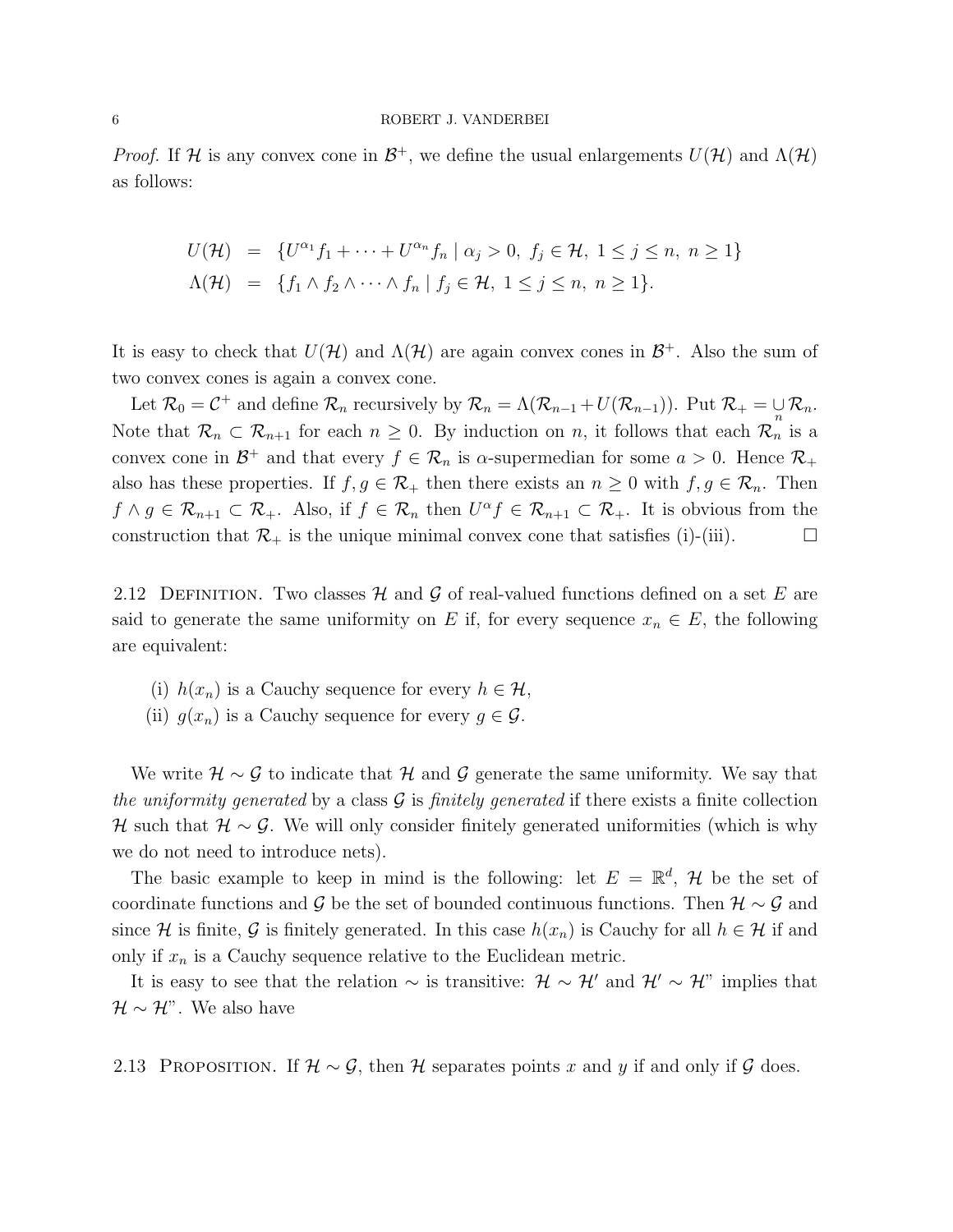*Proof.* If  $h(x) = h(y)$  for all  $h \in \mathcal{H}$  then  $(h(x), h(y), h(x), h(y), ...)$  is a Cauchy sequence for every  $h \in \mathcal{H}$ . Hence  $(g(x), g(y), g(x), g(y), ...)$  is a Cauchy sequence for every  $g \in \mathcal{G}$ and so  $g(x) = g(y)$  for all  $g \in \mathcal{G}$ .

Put  $\mathcal{R} = \mathcal{R}_{+} - \mathcal{R}_{+}$ . We are now ready to introduce our basic assumption on  $p_t$ :

<span id="page-6-0"></span>2.14 ASSUMPTION. There exists a finite collection  $\mathcal{E} = \{e_1, e_2, \ldots, e_d\}$  of real-valued functions on E (not necessarily bounded) such that  $\mathcal{E} \sim \mathcal{R}$ .

The examples in Section 4 show that this condition is often readily verifiable. In analogy with the example given above, it is good to think of functions in  $\mathcal R$  as bounded continuous functions and those in  $\mathcal E$  as coordinate functions. With this in mind we see that [2.14](#page-6-0) is the assumption that the state space is finite dimensional.

In assumption [2.14,](#page-6-0) it is clear that we could replace  $\mathcal{R}$  by  $\mathcal{R}_{+}$ . Define a map  $\psi$  from E into  $\mathbb{R}^d$  by

$$
\psi(x) = (e_1(x), e_2(x), \ldots, e_d(x)).
$$

The mapping  $\psi$  may fail to be injective (see Example [4.8\)](#page-20-0). In any case, we will abuse language and refer to  $\psi$  as an embedding of E into  $\mathbb{R}^d$ . Even if  $\psi$  is not injective, we have the following result.

<span id="page-6-2"></span>2.15 PROPOSITION. If 
$$
\psi(x) = \psi(y)
$$
 then  $f(x) = f(y)$  for all  $f \in \mathcal{R}$ .

*Proof.* Immediate consequence of Proposition [2.13.](#page-5-0)

It follows that  $\psi$  is injective if and only if  $\mathcal R$  separates points.

<span id="page-6-1"></span>2.16 PROPOSITION. Suppose that  $\mathcal{E} = \{e_1, e_2, \dots, e_d\}$  and  $\mathcal{E}' = \{e'_1, e'_2, \dots, e'_{d'}\}$  satisfy [2.14](#page-6-0) and let  $\psi$  and  $\psi'$  be the corresponding embeddings. Then there exists a continuous bijection between  $\overline{\psi(\mathcal{E})} \subset \mathbb{R}^d$  and  $\overline{\psi'(\mathcal{E})} \subset \mathbb{R}^{d'}$  whose inverse is also continuous.

*Proof.* Since  $\sim$  is transitive we see that  $\mathcal{E} \sim \mathcal{E}'$ . Hence, it follows from proposition [2.13](#page-5-0) that  $\psi' \circ \psi^{-1}$  and  $\psi \circ (\psi')^{-1}$  are well defined. It is also clear that  $x_n$  is a Cauchy sequence in  $\psi(\mathcal{E})$  if and only if  $x'_n = \psi' \circ \psi^{-1}(x_n)$  is Cauchy in  $\psi'(\mathcal{E})$ . Hence  $\psi' \circ \psi^{-1}$  and  $\psi \circ (\psi')^{-1}$  can both be extended to the closures of their domains and give us the desired bijections.  $\Box$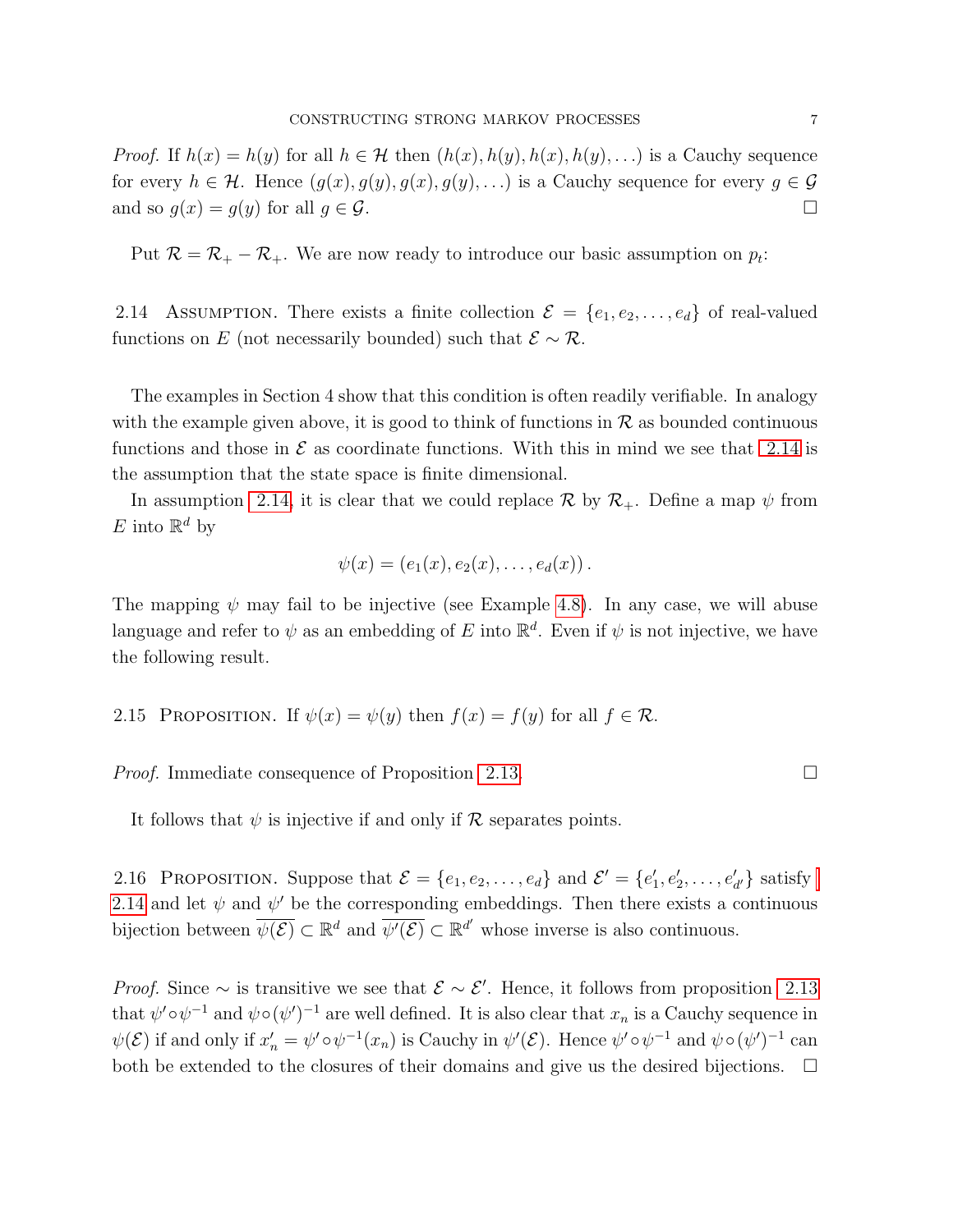Proposition [2.16](#page-6-1) shows that our construction is canonical and that the specific choice of  $\mathcal E$  is just a matter of choosing coordinate functions.

Proposition [2.15](#page-6-2) shows that the following formula defines unambiguously a mapping  $\Psi$ , from  $\mathcal R$  into the space of real-valued functions on  $\psi(\mathcal E)$ :

$$
(\Psi f)(\xi) = f(\psi^{-1}(\xi)), \quad \xi \in \psi(\mathcal{E}), \ f \in \mathcal{R}.
$$

The mapping  $\Psi$  is linear and injective. Also note that  $\Psi e_i$  makes sense and is the  $i^{\text{th}}$ coordinate function on  $\psi(\mathcal{E})$ .

2.17 PROPOSITION. For every  $f \in \mathcal{R}$ ,  $\Psi f$  is a continuous function on  $\psi(\mathcal{E})$ .

*Proof.* Suppose that  $\xi_m \to \xi$ . Choose  $x_m$ , and x in E such that  $x_m \in \psi^{-1}(\xi_m)$  and  $x \in \psi^{-1}(\xi)$ . Then  $(e_i(x_1), e_i(x), e_i(x_2), e_i(x), ...)$  is a Cauchy sequence for each i. By assumption [2.14,](#page-6-0)  $(f(x_1), f(x), f(x_2), f(x), ...)$  is a Cauchy sequence for every  $f \in \mathcal{R}$ . Hence  $f(x_m) \to f(x)$  for every  $f \in \mathcal{R}$  and so  $\Psi f(\xi_m) \to \Psi f(\xi)$  for every  $f \in \mathcal{R}$ .

For each  $f \in \mathcal{R}$  we can extend the definition  $\Psi f$  to  $\overline{\psi(\mathcal{E})}$  by continuity. To see this, suppose that  $\xi_m \to \xi$  and  $\xi_m \in \psi(\mathcal{E})$ . Then  $e_i(x_m)$  is Cauchy for each  $i = 1, \ldots, n$ where  $x_m$  is chosen from  $\psi^{-1}(\xi_m)$ . Assumption [2.14](#page-6-0) then implies that  $f(x_m)$  is Cauchy for every  $f \in \mathcal{R}$ . Denote this new function by  $\overline{\Psi f}$ . Put  $\mathcal{R}' = {\overline{\Psi f}}$  :  $f \in \mathcal{R}$ ,  $\mathcal{R}'_+ = \{\overline{\Psi f} : f \in \mathcal{R}_+\}$  and  $E' = \overline{\Psi(\mathcal{E})}$ . The space E' is called the *intrinsic state space* for  $p_t$ . The class  $\mathcal{R}'_+$  is a convex subcone of  $\mathcal{C}^+(E')$  that contains the nonnegative constant functions and is closed under pointwise minimization. Also  $\mathcal{R}' = \mathcal{R}'_+ - \mathcal{R}'_+$  so it follows that  $\mathcal{R}'$  is a linear subspace of  $C(E')$  which contains the constant functions and is closed under pointwise minimization and maximization. We will require one final property of  $\mathcal{R}'$ which we state as a Lemma.

# 2.18 LEMMA. The class  $\mathcal{R}'$  separates points in  $E'$ .

*Proof.* Suppose that  $\xi, \eta \in E'$  and  $\overline{\Psi f}(\xi) = \overline{\Psi f}(\eta)$  for all  $f \in \mathcal{R}$ . Let  $\xi_n$  be a sequence of points in  $\psi(\mathcal{E})$  that converges to  $\xi$  and let  $\eta_n$  be a sequence converging to  $\eta$ . Then  $\lim_{n} \Psi f(\xi_n) = \lim_{n} \Psi f(\eta_n)$ . Let  $x_n$  be a point in  $\psi^{-1}(\xi_n)$  and let  $y_n$  be a point in  $\psi^{-1}(\eta_n)$ . Then we have  $\lim_{n} f(x_n) = \lim_{n} f(y_n)$ . Hence, the sequence  $(f(x_1), f(y_1), f(x_2), f(y_2), ...)$ is Cauchy for every  $f \in \mathcal{R}$ . By assumption [2.14,](#page-6-0)  $(e_i(x_1), e_i(y_1), e_i(x_2), e_i(y_2), ...)$  is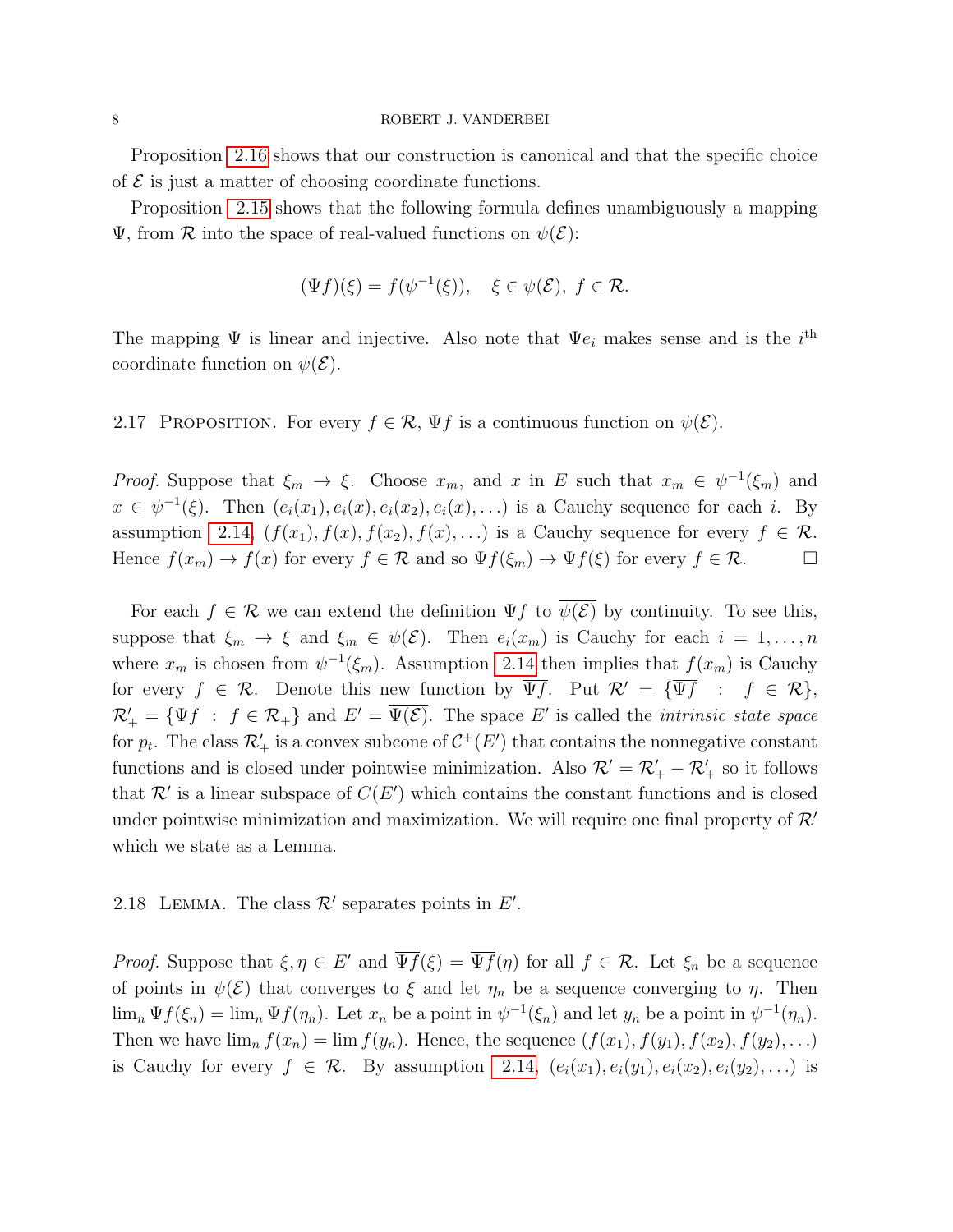<span id="page-8-1"></span>Cauchy for  $i = 1, ..., d$ . Hence  $\lim_{n} e_i(x_n) = \lim_{n} e_i(y_n)$  for all i. This means that  $\lim \xi_n = \lim \eta_n$  and so  $\xi = \eta$ .

For each  $\alpha > 0$ , define a positive linear operator  $V^{\alpha}$  on  $\mathcal{R}'$  as follows:

$$
V^{\alpha} : \overline{\Psi f} \to \Psi f \to f \to U^{\alpha} f \to \Psi(U^{\alpha} f) \to \overline{\Psi(U^{\alpha} f)}.
$$

The first map is simply the restriction map. The second map is  $\Psi^{-1}$ , which exists since  $\Psi$  is an injection. The fourth and fifth maps make sense since  $U^{\alpha} \mathcal{R} \subset \mathcal{R}$ . It is easy to see that  $V^{\alpha}$  inherits the following properties from  $U^{\alpha}$ :

(i) 
$$
\alpha V^{\alpha}1 = 1;
$$

(ii) 
$$
V^{\alpha} - V^{\beta} = (\beta - \alpha)V^{\alpha}V^{\beta};
$$

(iii) if  $f_n \downarrow 0$  pointwise and  $f_n \in \mathcal{R}'$ , then  $V^{\alpha} f_n \downarrow 0$  pointwise.

By Daniel's theorem (see e.g. [\[2\]](#page-23-12) Section III-35), for each  $x \in E'$ , and  $\alpha > 0$ , there exists a unique measure  $\nu^{\alpha}(x)$  on  $\sigma(\mathcal{R}')$  such that

$$
V^{\alpha}f(x) = \int \nu^{\alpha}(x, dy) f(y), \quad f \in \mathcal{R}'.
$$

Since  $\mathcal{R}'$  separates points in E' and E' is closed, it follows from Proposition [5.1](#page-20-1) that  $\sigma(\mathcal{R}') = \mathcal{B}(E')$ . From the lattice version of the monotone class theorem (see e.g. [\[2\]](#page-23-12), Theorem 22.3) and the fact that  $x \to \nu^{\alpha}(x, f)$  is  $\mathcal{B}(E')$  measurable (even continuous) for every  $f \in \mathcal{R}'$ , it follows that  $x \to \nu^{\alpha}(x, f)$  is  $\mathcal{B}(E')$  measurable for every bounded  $\mathcal{B}(E')$ measurable f. Another monotone class argument shows that  $\nu^{\alpha}$  is a resolvent.

In the next section, we start with a state space  $E$ , a family of real-valued functions  $\mathcal{R}_+$  on E, and a resolvent  $u^{\alpha}$  which all together satisfy the conditions which we have found that  $E'$ ,  $\mathcal{R}'_+$  and  $\nu^{\alpha}$  satisfy. From these we show that such a resolvent gives rise to a unique Markov transition function and that from this transition function we can construct a strong Markov process in the space of right continuous trajectories that have left hand limits.

#### 3. From resolvent to strong markov process

In this section, we take as our starting point properties of the intrinsic state space that were developed in Section [2.](#page-3-1) Hence we make the following assumptions. Let  $(E, \mathcal{B})$  be a closed subset of  $\mathbb{R}^d$  with the Borel  $\sigma$ -algebra. Suppose that there is given a convex subcone  $\mathcal{R}_+$  of  $C^+(E)$  that contains the nonnegative constant functions and that separates points in E. Finally, suppose that we have a Markov resolvent  $U^{\alpha}$  on  $(E, \mathcal{B})$  with the following properties:

<span id="page-8-0"></span>3.1  $U^{\alpha}\mathcal{R}_{+} \subset \mathcal{R}_{+}$ ;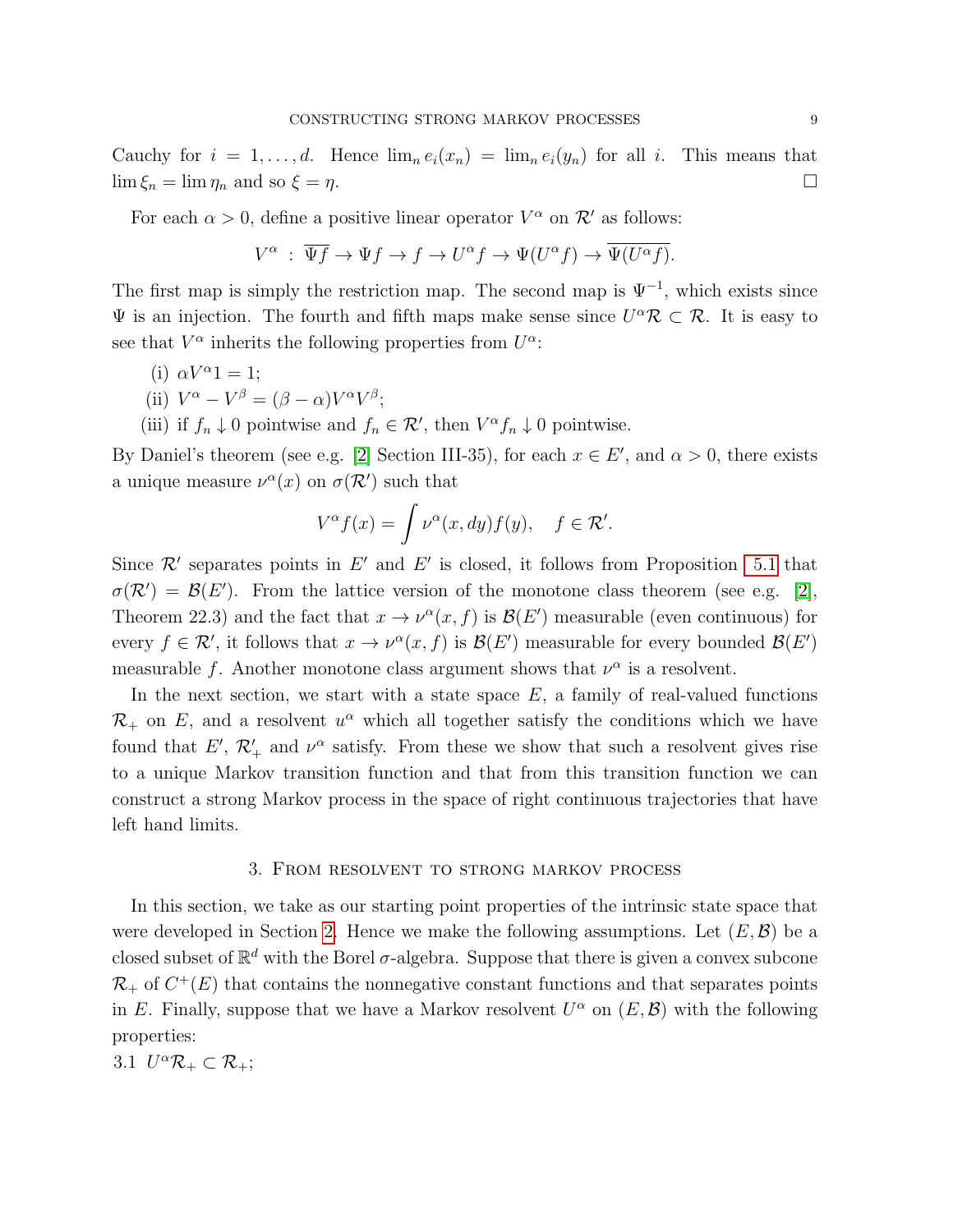<span id="page-9-1"></span>3.2 every  $f \in \mathcal{R}_+$  is  $\alpha$ -supermedian for some  $\alpha > 0$ . Put  $\mathcal{R} = \mathcal{R}_+ - \mathcal{R}_+$ . We need one additional assumption that is not a carry-over from Section 2 (or maybe it is—this is an open problem): 3.3  $C_0(E) \subset \text{cl}(\mathcal{R})$ .

<span id="page-9-0"></span>The notation  $cl(R)$  means the closure of R in the sup norm. If E is a bounded subset of  $\mathbb{R}^d$  then  $C_0(E) = C(E)$  and, by the lattice version of the Stone-Weierstrass theorem,  $C(E) = \text{cl}(\mathcal{R})$ . Hence, in this case assumption (3.3) is automatic. The examples in Section 4 show that, even when E is unbounded, assumption  $(3.3)$  is easily verified. A resolvent that satisfies [\( 3.1\)](#page-8-0) and [\( 3.2\)](#page-9-1) will be called an Engelbert resolvent.

The assumptions in force in this section are very similar to those of a Ray resolvent. Indeed for a *Markov Ray resolvent*  $U^{\alpha}$  one assumes that E is a compact metric space, B is the Borel  $\sigma$ -algebra, and

<span id="page-9-2"></span>3.4  $U^{\alpha}C(E) \subset C(E);$ 

<span id="page-9-3"></span>3.5 the continuous  $\alpha$ -supermedian functions separate points in E.

We have the following connection between Ray and Engelbert resolvents.

3.6 THEOREM. If E is a compact subset of  $\mathbb{R}^d$  and  $U^{\alpha}$  is a Markov Ray resolvent, then  $U^{\alpha}$  is an Engelbert resolvent.

*Proof.* We must find a family  $\mathcal{R}_+$  with the desired properties. We may take  $\mathcal{R}_+$  to be the family of all continuous functions that are  $\alpha$ -supermedian for some  $\alpha > 0$ . For any  $f \in \mathcal{B}^+$ ,  $U^{\alpha} f$  is  $\alpha$ -supermedian and, by (3.4),  $U^{\alpha}$  maps continuous functions into continuous functions. Hence  $U^{\alpha}\mathcal{R}_{+}\subset \mathcal{R}_{+}$ . Property (3.5) says that  $\mathcal{R}_{+}$  separates points. It is clear that  $\mathcal{R}_+$  is a convex subcone of  $C^+(E)$  and so the proof is complete.

With the aim of constructing a strong Markov process, our first goal is to invert the Laplace transform to recover  $p_t$  from  $U^{\alpha}$ .

<span id="page-9-4"></span>3.7 THEOREM. Let  $U^{\alpha}$  be an Engelbert resolvent. Then there exists a unique Markov transition function  $p_t$  such that the following hold:

- (i) For all  $\alpha > 0$ ,  $f \in \mathcal{B}$ :  $U^{\alpha} f = \int_0^{\infty} e^{-\alpha t} P_t f dt$ .
- (ii) For all  $f \in \mathcal{R}_+$ , there exists  $\alpha > 0$  such that  $e^{-\alpha t} P_t f \leq f$ .
- (iii) For all  $x \in E$ ,  $f \in \mathcal{R}$ , the mapping  $t \to P_tf(x)$  is right continuous on  $[0,\infty)$ .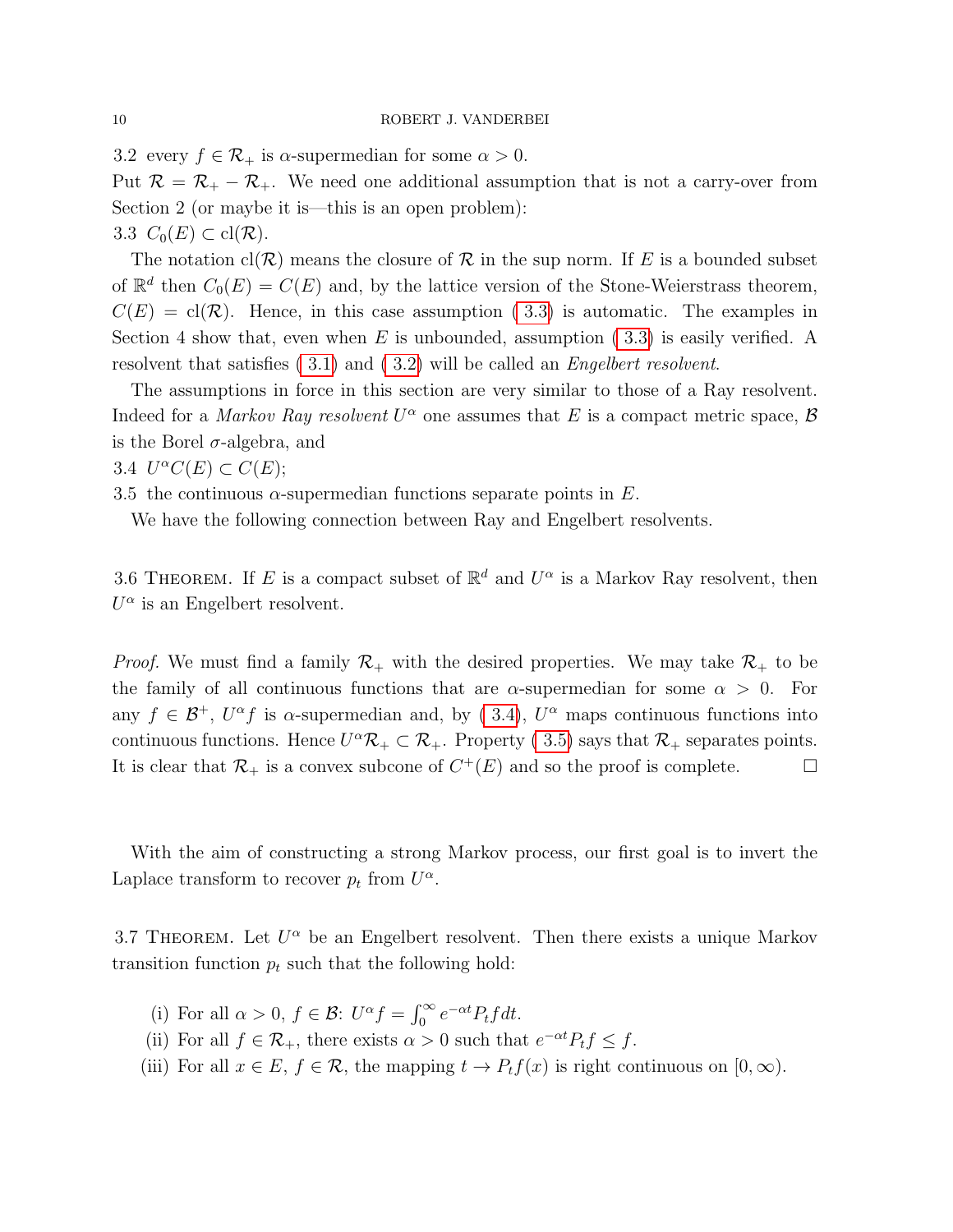<span id="page-10-1"></span>*Proof.* We will need several general properties of resolvents and  $\alpha$ -supermedian functions. For convenience, we have summarized these properties in the appendix. Fix  $f \in \mathcal{R}_+$ . Then there is an  $\alpha > 0$  such that f is  $\alpha$ -supermedian. According to [5.3](#page-22-0) the  $\lim_{\beta \to \infty} (\beta \alpha$ )U<sup>β</sup>  $f(x)$  exists. We denote the limit by  $\hat{f}(x)$ . Fix  $x \in E$  and put  $g(\beta) = \hat{f}(x) - (\beta - \beta)$  $\alpha$ )U<sup>β</sup>  $f(x)$ . By [5.3,](#page-22-0) g is nonnegative and by (5.2)

$$
(-1)^n \left(\frac{d}{d\beta}\right)^n g(\beta) = n!(U^{\beta})^n [1 - (\beta - \alpha)U^{\beta}]f.
$$

Since f is  $\alpha$ -supermedian and  $U^{\beta}$  is a positive operator, we see that g is completely monotone. Also  $g(0) = g(0+) = \hat{f}(x) + \alpha U^0 f(x)$ , which might be infinite  $(U^0 f(x)) =$  $\lim_{\beta\downarrow 0} U^{\beta} f(x)$  exists for every  $f \in \mathcal{B}^+$ ). By the Hausdorf-Bernstein-Widder Theorem (see e.g. [\[10\]](#page-23-13), p.439) there exists a positive measure  $\lambda_{x,\alpha}(f,.)$  on  $[0,\infty)$  of total mass  $\hat{f}(x) + \alpha U^0 f(x)$  such that, for  $\beta \geq 0$ ,

3.8 
$$
\hat{f}(x) - (\beta - \alpha)U^{\beta}f(x) = \int_{[0,\infty)} e^{-\beta t} \lambda_{x,\alpha}(f, dt).
$$

Note that  $\lambda_{x,\alpha}(f,\cdot)$  does not charge  $\{0\}$ :

<span id="page-10-0"></span>
$$
\lambda_{x,\alpha}(f,\{0\}) = \lim_{\beta \to \infty} \int_{[0,\infty)} e^{-\beta t} \lambda_{x,\alpha}(f,dt)
$$
  
= 
$$
\lim_{\beta \to \infty} \left[ \hat{f}(x) - (\beta - \alpha)U^{\beta} f(x) \right]
$$
  
= 0.

Put, for  $f \in \mathcal{R}_+$ ,

3.9 
$$
P_t^{(\alpha)}f(x) = e^{\alpha t} \int_{(t,\infty)} e^{-\alpha s} \lambda_{x,\alpha}(f, ds).
$$

Then for each  $x \in E$ , the mapping  $t \to e^{-\alpha t} P_t^{(\alpha)} f(x)$  is decreasing, right continuous and

$$
e^{-\alpha t} P_t^{(\alpha)} f(x) \uparrow \int_{(0,\infty)} e^{-\alpha t} \lambda_{x,\alpha}(f, ds) = \hat{f}(x)
$$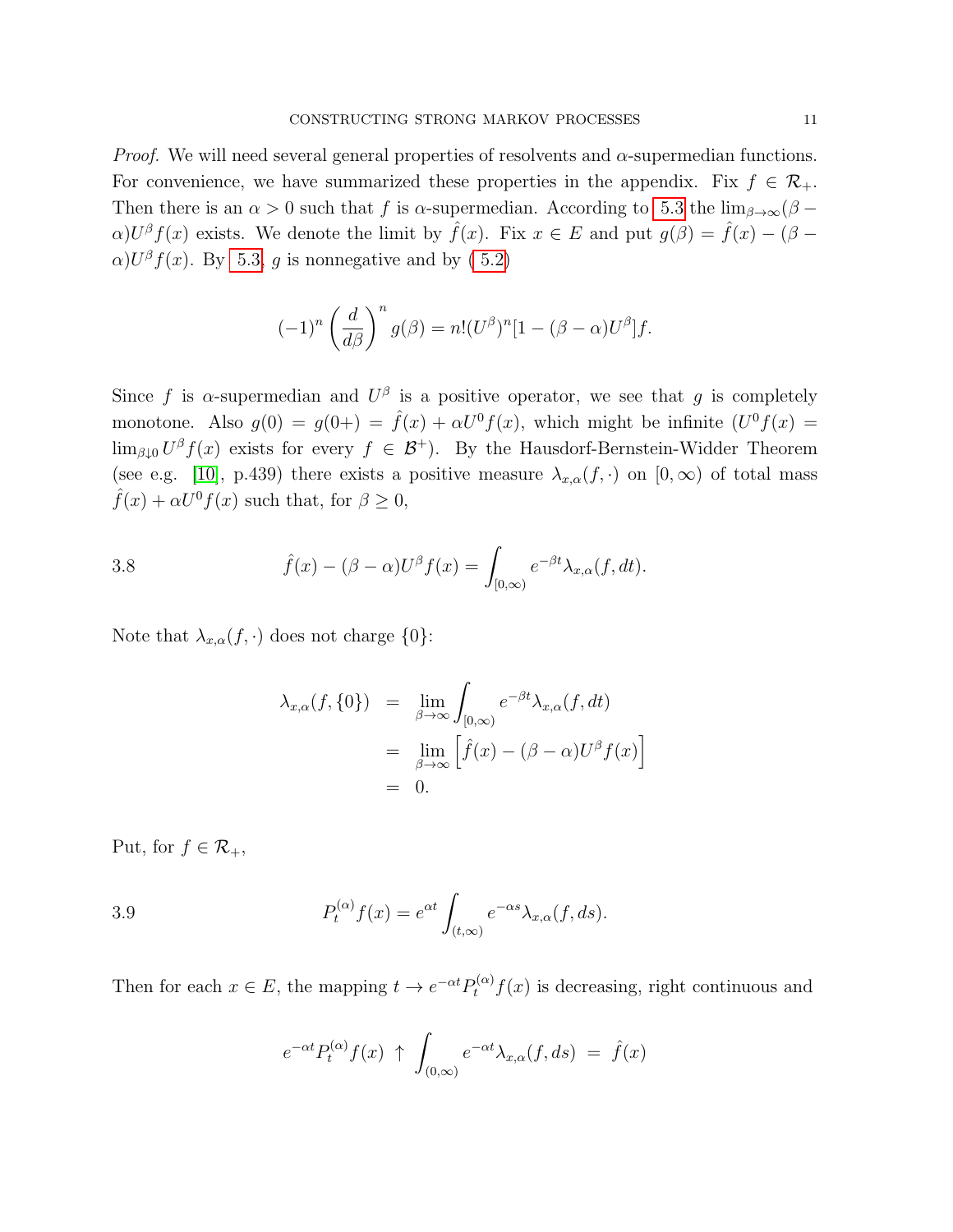as  $t \downarrow 0$ , since  $\lambda_{x,\alpha}(f,\cdot)$  does not charge  $\{0\}$ . Moreover, for  $\beta > 0$ ,

$$
\int_0^\infty e^{-\beta t} P_t^{(\alpha)} f(x) dt = \int_0^\infty e^{-\beta t} e^{\alpha t} \int_t^\infty e^{-\alpha s} \lambda_{x,\alpha}(f, ds) dt
$$
  
\n
$$
= \int_0^\infty \int_0^s e^{-(\beta - \alpha)t} dt e^{-\alpha s} \lambda_{x,\alpha}(f, ds)
$$
  
\n
$$
= \frac{1}{\beta - \alpha} \int_0^\infty \left[1 - e^{-(\beta - \alpha)s}\right] e^{-\alpha s} \lambda_{x,\alpha}(f, ds)
$$
  
\n
$$
= \frac{1}{\beta - \alpha} \left[\hat{f}(x) - \hat{f}(x) + (\beta - \alpha)U^\beta f(x)\right]
$$
  
\n
$$
= U^\beta f(x).
$$

Hence  $P_t^{(\alpha)}$  does not depend on  $\alpha$  (by the uniqueness of the Laplace transform) and so we will now denote it simply by  $P_t$ .

Consider  $f_1, f_2, \ldots, f_n \in \mathcal{R}_+$  and nonnegative real numbers  $r_1, r_2, \ldots, r_n$ . Put  $f =$  $r_1f_1 + \cdots + r_nf_n$ . Choose  $\alpha$  sufficiently large so that  $f_1, f_2, \ldots, f_n$  are all  $\alpha$ -supermedian. Then f is also  $\alpha$ -supermedian. Since

$$
\hat{f}(x) - (\beta - \alpha)U^{\beta}f(x) = \sum_{i=1}^{n} r_i \left[ \hat{f}_i - (\beta - \alpha)U^{\beta}f_i(x) \right], \qquad \beta > 0,
$$

it follows from the uniqueness of Laplace transforms that  $\lambda_{x,\alpha}(f, \cdot) = \sum_{i=1}^n r_i \lambda_{x,\alpha}(f_i, \cdot)$ . It then follows from (3.9) that  $P_t f(x) = \sum_{i=1}^n r_i P_t f_i(x)$ . Hence  $P_t$  is a cone map on  $\mathcal{R}_+$ . Extend by linearity the definition of  $P_t$  to  $\mathcal{R} = \mathcal{R}_+ - \mathcal{R}_+$ . Denote the extension again by  $P_t$ . It is easy to see that this extension is well defined and that  $f \to P_t f(x)$  is a linear functional on R. Moreover, by linearity,  $t \to P_t f(x)$  is right continuous and

$$
U^{\beta}f(x) = \int_0^{\infty} e^{-\beta t} P_t f(x) dt, \qquad f \in \mathcal{R}.
$$

Using the first property in [\( 5.2\)](#page-21-0), we see that

$$
\left(\frac{d}{d\beta}\right)^n \left[\frac{f}{\beta} - U^{\beta+\alpha}f\right] = \frac{(-1)^n n!}{\beta^{n+1}} f - n!(-1)^n (U^{\beta+\alpha})^{n+1} f
$$

$$
= \frac{(-1)^n n!}{\beta^{n+1}} n! \left[f - (\beta U^{\beta+\alpha})^n f\right].
$$

For  $f \in \mathcal{R}_+$ , choose  $\alpha$  so that f is  $\alpha$ -supermedian. Then we can iterate the inequality  $\beta U^{\beta+\alpha} f \leq f$  to conclude that  $\frac{f}{\beta} - U^{\beta+\alpha} f$  is completely monotone. Since it is clearly the Laplace transform of  $f - e^{-\alpha t} P_t f$ , we see that  $e^{-\alpha t} P_t f \leq f$  for all  $t \geq 0$ .

Since R contains the constant functions and  $U^{\alpha}1 = 1/\alpha$ , we see that  $P_t1 = 1$  for all  $t \geq 0$ .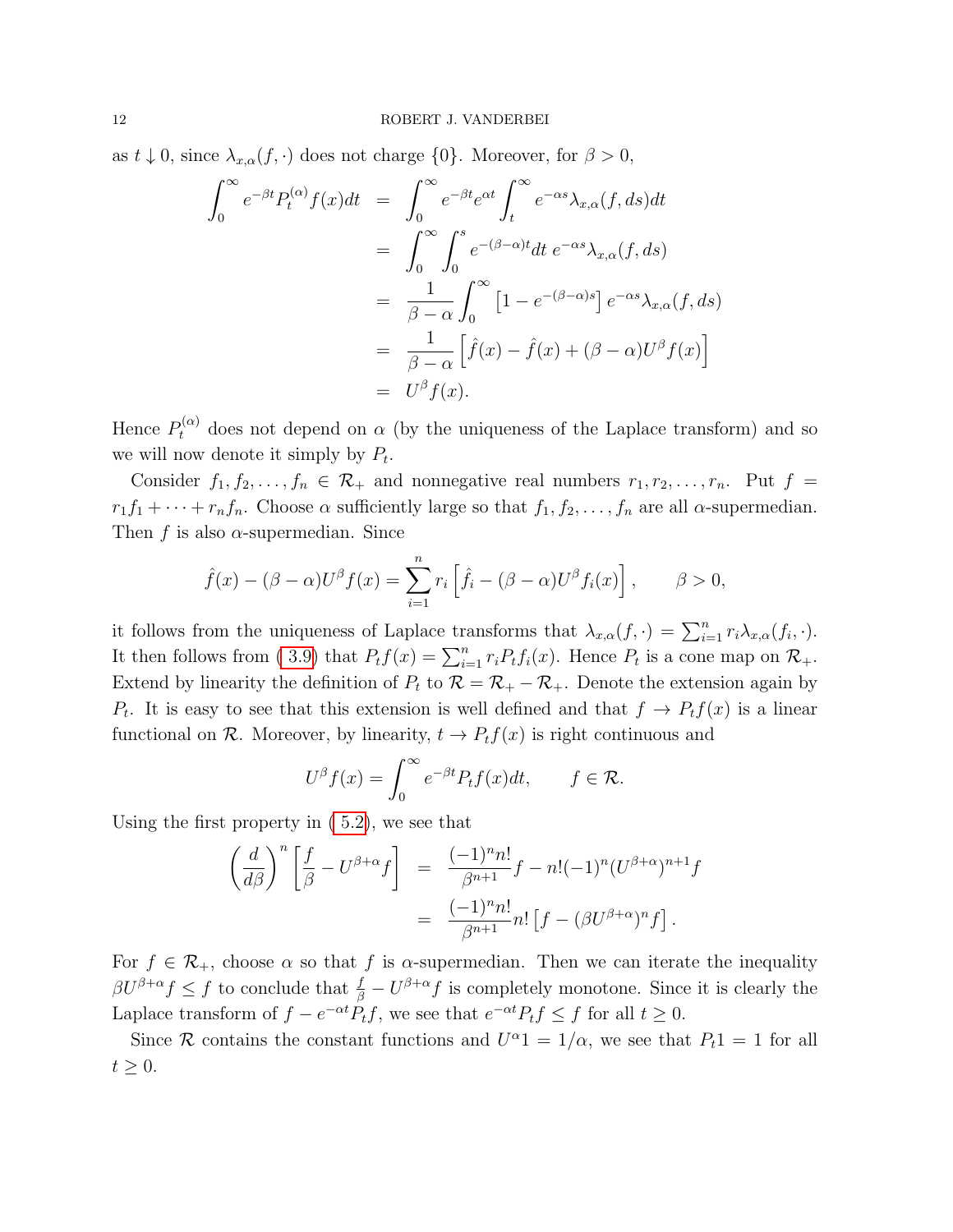If  $f \in \mathcal{R}$  and f is nonnegative, then  $\left(\frac{d}{d\beta}\right)^n U^{\beta} f = (-1)^n n! (U^{\beta})^{n+1} f$  and since  $(U^{\beta})^{n+1} f \ge$ 0 we see that  $\beta \to U^{\beta} f$  is completely monotone. Since  $U^{\beta} f$  is the Laplace transform of  $P_t f$ , we see that  $P_t f \geq 0$  for all  $t \geq 0$ . Hence  $P_t$  is a positive linear operator on  $\mathcal{R}$  and, since  $P_t1 = 1$ , it is bounded and therefore continuous. We can now extend the definition of  $P_t$  by continuity to cl( $\mathcal{R}$ ). Fix t and x and consider the linear functional  $f \to P_t f(x)$ defined on  $C_0(E)$ . Let  $f_n$  be a sequence of nonnegative functions in  $C_0(E)$  that decreases to zero pointwise. Then by Dini's lemma  $f_n$  converges uniformly to zero. Hence  $P_t f_n(x)$ converges to zero and so we can apply Daniel's theorem to conclude that there exists a unique measure  $p_t(x, \cdot)$  on B such that  $P_t(x) = \int p_t(x, dy) f(y)$  for all  $f \in C_0(E)$ .

By Proposition A.4, the map  $(t, x) \rightarrow P_t f(x)$  is  $\mathcal{B}([0, \infty)) \times \mathcal{B}$  measurable for each  $f \in \mathcal{R}$ . Applying the lattice version of the monotone class theorem, it follows that  $(t, x) \to P_t f(x)$  is  $\mathcal{B}([0, \infty)) \times \mathcal{B}$  measurable for every  $f \in \mathcal{B}$  and also that

$$
U^{\alpha}f(x) = \int_0^{\infty} e^{-\alpha t} P_t f(x) dt
$$

for every  $f \in \mathcal{B}$ .

Finally, we must show that  $P_t$  forms a semigroup. Again by a monotone class argument, it suffices to show that  $P_tP_sf=P_{t+s}f$  for all  $f\in\mathcal{R}_+$ , and  $s,t>0$ . Fix  $f\in\mathcal{R}_+$ . Then  $P_tP_sf$  and  $P_{t+s}f$  are both right continuous in s and so it suffices to show that, for each  $t \geq 0$ , they have the same Laplace transform on s. That is,

$$
P_t U^{\alpha} f(x) = \int_0^{\infty} e^{-\alpha s} P_{t+s} f(x) ds.
$$

Since  $U^{\alpha} f \in \mathcal{R}$ , the left-hand side is right continuous in t. So is the right-hand side. Hence, it suffices to check that they have the same Laplace transform on  $t$ . Thus

$$
U^{\beta}U^{\alpha}f(t) = \int_0^{\infty} e^{-\beta t} \int_0^{\infty} e^{-\alpha t} P_{t+s}f(x)dsdt
$$
  
= 
$$
\int_0^{\infty} \int_0^{\infty} e^{-(\beta-\alpha)t} e^{-\alpha s} P_s f(x)dsdt
$$
  
= 
$$
\int_0^{\infty} e^{-\alpha s} \left[ \int_0^{\infty} e^{-(\beta-\alpha)t}dt \right] P_s f(x)ds.
$$

Since

$$
\int_0^s e^{-(\beta-\alpha)t} dt = \begin{cases} \frac{1}{\beta-\alpha} \left[ 1 - e^{-(\beta-\alpha)s} \right] & \beta \neq \alpha \\ s & \beta = \alpha \end{cases}
$$

we must check that

$$
U^{\beta}U^{\alpha}f = \begin{cases} \frac{1}{\beta-\alpha} \left[ U^{\alpha}f - U^{\beta}f \right] & \beta \neq \alpha \\ (U^{\alpha})^2 f & \beta = \alpha \end{cases}
$$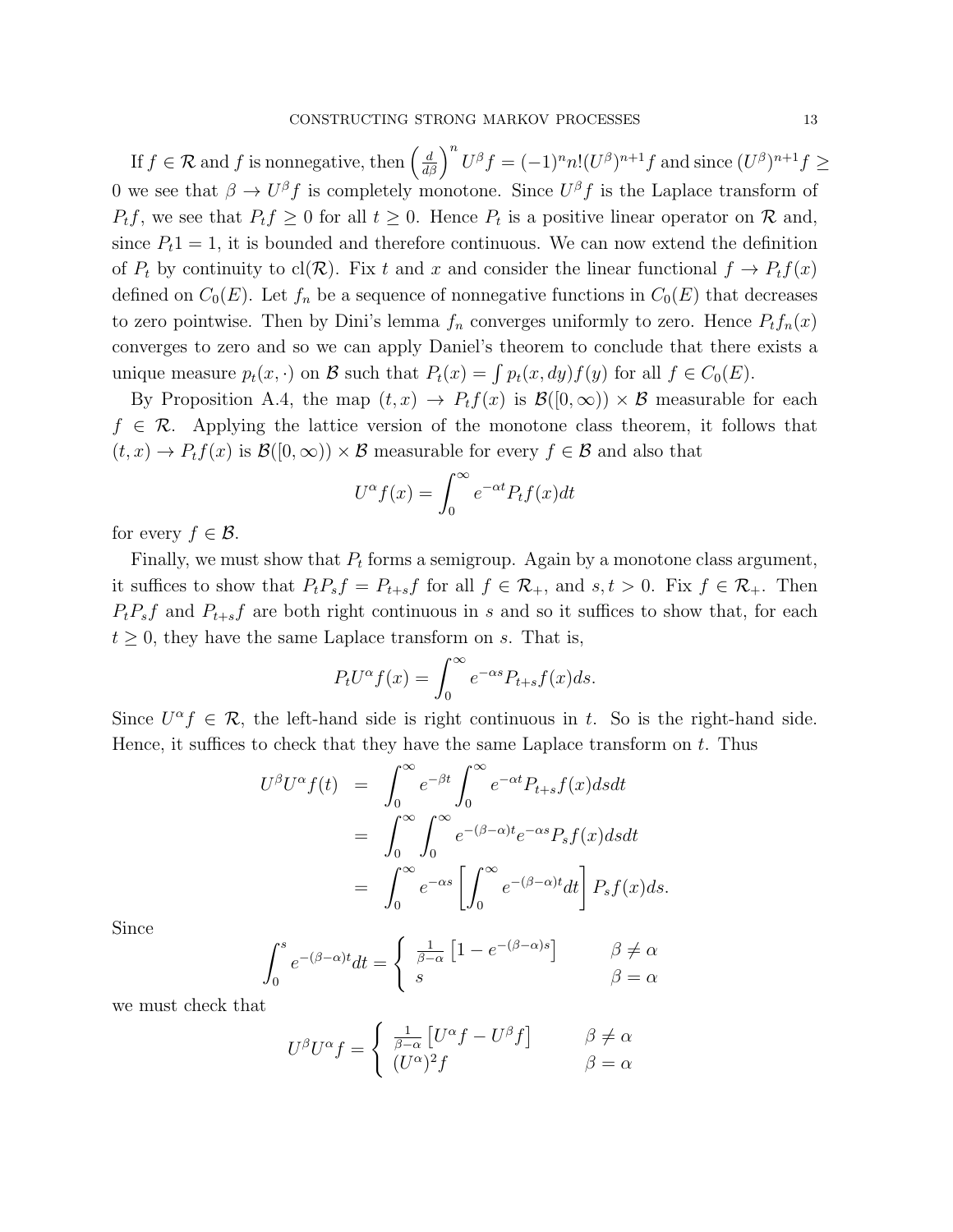<span id="page-13-1"></span>which is true since  $U^{\alpha}$  is a resolvent. This completes the proof.

The transition function constructed in Theorem [3.7](#page-9-4) will be called an Engelbert transition function. Let W denote the space of all functions from  $\mathbb{R}^+ = [0, \infty)$  into E that are right continuous and have left-hand limits. Put  $Y_t(w) = w(t)$  for  $w \in W$  and let  $\mathcal{G}^0 = \sigma\{Y_t | t \ge 0\}$  and  $\mathcal{G}_t^0 = \sigma\{Y_t | 0 \le s \le t\}.$ 

<span id="page-13-0"></span>3.10 THEOREM. Let  $p_t$  be an Engelbert transition function. Then. for each probability measure  $\mu$  on  $(E, \mathcal{B})$ , there exists a probability measure  $\mathbb{P}_{\mu}$  on  $(\mathcal{W}, \mathcal{G}^0)$  such that

(i) 
$$
\mathbb{E}_{\mu}\{f(Y_{t+s})|\mathcal{G}_{s}^{0}\}=P_{t}f(Y_{s}),
$$
 a.s.  $\mathbb{P}_{\mu}$  for  $f \in \mathcal{B}$  and all  $s, t \geq 0$ ;  
(ii)  $\mathbb{E}_{\mu}f(Y_{t})=\int \mu(dx)P_{t}f(x)$ , for  $f \in \mathcal{B}$  and all  $t \geq 0$ 

 $(\mathbb{E}_{\mu}Z$  denotes the expectation of  $Z(w)$  with respect to the probability measure  $\mathbb{P}_{\mu}$ .

Proof. The proof is quite standard and we will present essentially the same outline as in [\[11\]](#page-23-3), Theorem 5.1. Let  $\Omega = E^{[0,\infty)}$  and  $\mathcal{F} = \mathcal{B}^{[0,\infty)}$ . Put  $X_t(\omega) = \omega(t)$  and  $\mathcal{F}_t = \sigma\{X_s | 0 \leq t \leq T_s\}$  $s \leq t$ . Given  $\mu$ , we can apply the Kolmogorov extension theorem to obtain a measure  $\mathbb P$ on  $(\Omega, \mathcal{F})$  such that  $(X_t, \mathcal{F}_t, \mathbb{P})$  satisfies properties (i) and (ii).

We must show that this process has a modification that is right continuous and has left-hand limits. By Theorem [3.7-](#page-9-4)(ii), for each  $f \in \mathcal{R}_+$ , there exists an  $\alpha > 0$  such that  $e^{-\alpha t}P_tf\leq f$ . This fact together with (i) implies that  $e^{-\alpha t}f(X_t)$  is an  $\mathcal{F}_t$ -supermartingale. Hence, with P-probability one, the map  $t \to f(X_t)$  restricted to the positive rationals  $\mathbb{Q}^+$  has left- and right-hand limits at each point in  $\mathbb{R}^+$ . Since  $\text{cl}(\mathcal{R}) \supset C_0(E)$ , it follows that for each  $f \in C_0(E)$ , with P-probability one, the map  $t \to f(x_t)$  restricted to  $\mathbb{Q}^+$  has left and right-hand limits at each point in  $\mathbb{R}^+$ . The space  $C_0(E)$  contains a countable subset  $(f_n)_{n\geq 0}$  that separates the points in E. Let  $N_n$  be a P-null set off of which  $f_n(X_t)$ restricted to  $\mathbb{Q}^+$  has left- and right-hand limits at each point of  $\mathbb{R}^+$ . Put  $N = \bigcup_n N_n$ . Since  $(f_n)_{n\geq 0}$  separates points, it follows that, on  $\Omega \setminus N$ , the map  $t \to X_t$ , restricted to  $\mathbb{Q}^+$  has right- and left-hand limits in E at each point in  $\mathbb{R}^+$ . Take  $\Omega \setminus N$  as our new sample space  $\Omega$ . For each  $t \in \mathbb{R}^+$  and  $\omega \in \Omega$ , put

$$
X_{t+}(\omega) = \lim_{\substack{r \downarrow t \\ r \in \mathbb{Q}^+}} X_r(\omega).
$$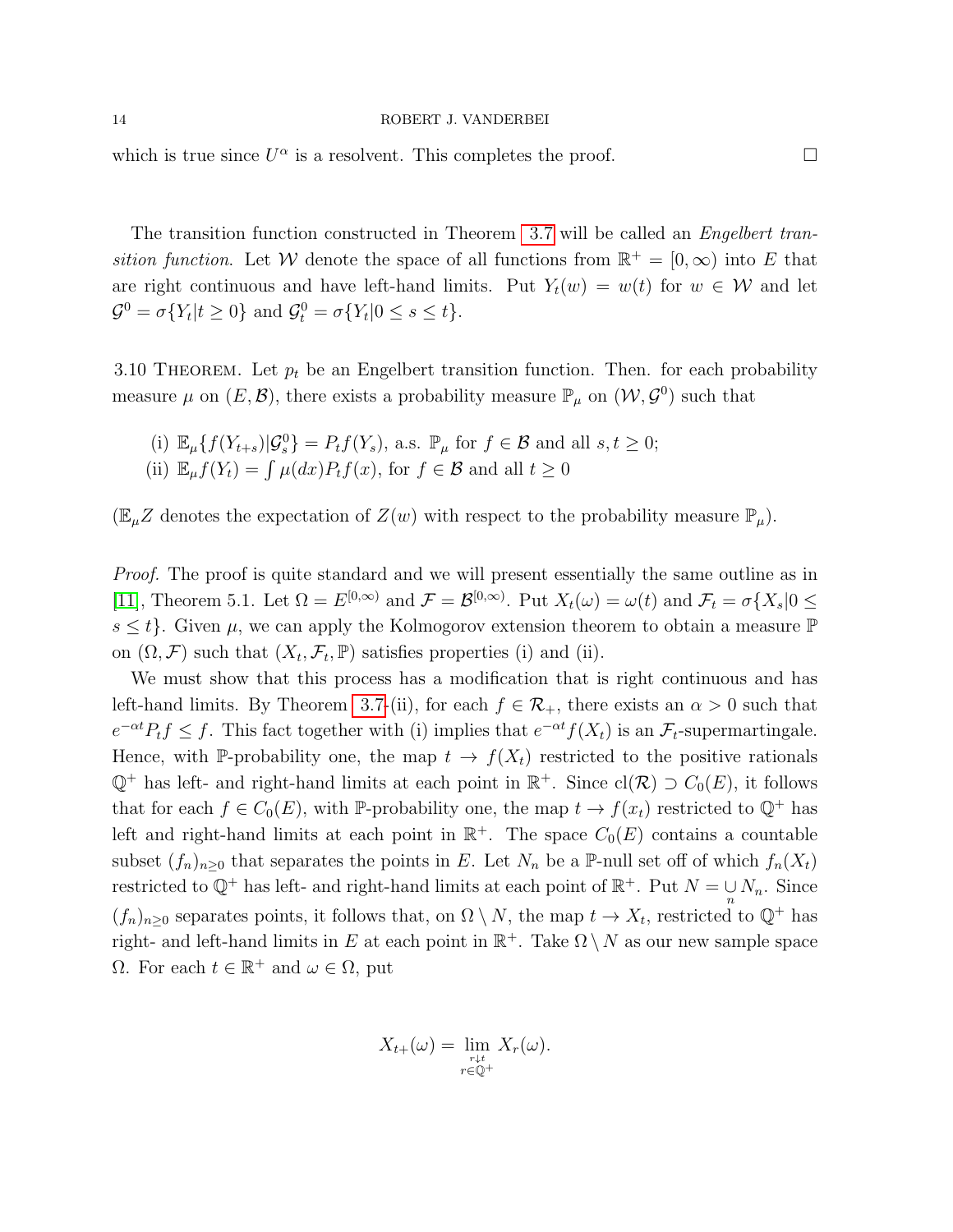<span id="page-14-0"></span>Fix  $f, g \in \mathcal{R}_+$ ,  $t \in \mathbb{R}^+$  and let  $r_n$  be a sequence in  $\mathbb{Q}^+$  such that  $r_n \downarrow t$ . Then, applying (ii) we get

$$
\mathbb{E}f(X_t)g(X_{t+}) = \lim_{n \to \infty} \mathbb{E}f(X_t)g(X_{r_n})
$$

$$
= \lim_{n \to \infty} \mathbb{E}f(X_t)P_{r_n - t}g(X_t)
$$
  
3.11 
$$
= \mathbb{E}f(X_t)\hat{g}(X_t)
$$

where  $\hat{g}(x) = \lim_{t \downarrow 0} P_t g(x) = P_0 g(x)$ . Since  $e^{-\alpha t} P_t g \le g$  (for some  $\alpha > 0$ ) and  $g \ge 0$ , it follows that  $0 \le \hat{g} \le g$ . Since  $P_t g = P_t P_0 g = P_t \hat{g}$ , we see that

$$
\mathbb{E}g(X_t) = \int \mu(dx) P_t g(x) = \int \mu(dx) P_t \hat{g}(x) = \mathbb{E}\hat{g}(X_t).
$$

Hence  $g(X_t) = \hat{g}(X_t)$  P-a.s. and so (3.11) implies that

3.12 
$$
\mathbb{E}f(X_t)g(X_{t+}) = \mathbb{E}f(X_t)g(X_t).
$$

Since cl(R)  $\supset C_0(E)$ , (3.12) actually holds for all  $f, g \in C_0(E)$ . A monotone class argument now shows that  $\mathbb{E} F(X_t, X_{t+}) = \mathbb{E} F(X_t, X_t)$  for all  $F \in \mathcal{B} \times \mathcal{B}$ . Taking  $F(x, y) =$  $1_{x=y}$ , we see that

<span id="page-14-1"></span>
$$
\mathbb{P}(X_t = X_{t+}) = 1.
$$

Now define  $Y_t(\omega) = X_{t+1}(\omega)$  for each  $t \in \mathbb{R}^+, \omega \in \Omega$ . Then the map  $t \to Y_t(\omega)$  is right continuous on  $\mathbb{R}^+$  and has left limits on  $(0,\infty)$ . Put  $\mathcal{H}_t = \sigma(Y_t|s \leq t)$ . Since  $Y_t = X_t$ P-a.s., it follows that  $(Y_t, \mathcal{H}_t, \mathbb{P})$  satisfies (i) and (ii). Finally, we define a map  $\pi$  from  $\Omega$  into W by the formula  $\pi(\omega)(t) = Y_t(\omega)$ . Then the measure  $\mathbb{P}_{\mu} = \mathbb{P} \circ \pi^{-1}$  has all the properties stated in the theorem.  $\Box$ 

Formula [\( 3.10\)](#page-13-0)-(i) is the basic form of the Markov property. We now extend this property in the usual way. Indeed, for each  $t \geq 0$  let  $\theta_t$  denote the *shift operator* in W:

$$
(\theta_t w)(s) = w(t+s).
$$

For each probability  $\mu$  on  $(E, \mathcal{B})$  let  $\mathcal{G}^{\mu}$  denote the completion of  $\mathcal{G}^0$  with respect to  $\mathbb{P}_{\mu}$ and let  $N^{\mu} = \{B \in \mathcal{G}^{\mu} \mid \mathbb{P}_{\mu}(B) = 0\}$ . Put  $\mathcal{G}^{\mu}_t = \sigma \{ \mathcal{G}^0_t \cup N^{\mu} \}, \mathcal{G}_t = \mathcal{G}^{\mu}_t \mathcal{G}^{\mu}_t$  and  $\mathcal{G} = \mathcal{G}^{\mu}_t$ . For any bounded  $\mathcal{G}$ -measurable function  $Z$ , put

$$
\theta_t Z(w) = Z(\theta_t w).
$$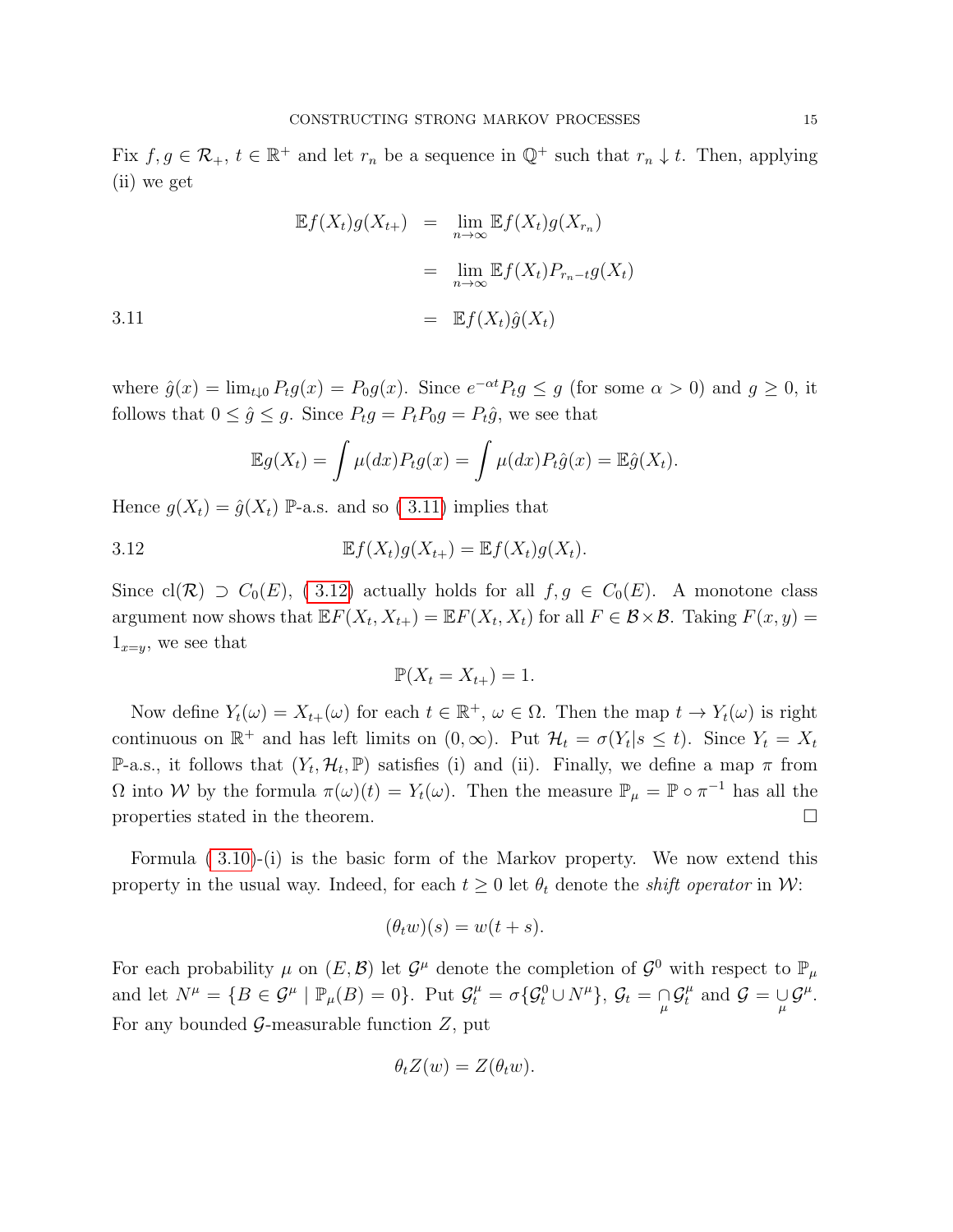<span id="page-15-2"></span><span id="page-15-0"></span>Using a standard monotone class argument, formula [\( 3.10\)](#page-13-0)-(i) can be extended as follows:

3.13 
$$
\mathbb{E}_{\mu}\{\theta_t Z | \mathcal{G}_t\} = \mathbb{E}_{Y_t} Z, \qquad Z \in \mathcal{G}, t \geq 0.
$$

Formula [\( 3.13\)](#page-15-0) is called the Markov property.

A map  $\tau$  from W to  $[0,\infty]$  is called a *stopping time* if  $\{w \mid \tau(w) \leq t\} \in \mathcal{G}_t$  for all  $t \geq 0$ . If  $\tau$  is a stopping time, we define the pre- $\tau$   $\sigma$ -algebra  $\mathcal{G}_{\tau}$  to be the collection of all sets  $A \in \mathcal{G}$  such that  $A \cap \{\tau \leq t\} \in \mathcal{G}_t$  for all  $t \geq 0$ . The following theorem extends (3.13) to stopping times.

3.14 THEOREM. Let  $\mathbb{P}_{\mu}$  be the extension to  $(\mathcal{W}, \mathcal{G})$  of the measure constructed in Theorem [3.10.](#page-13-0) Then, for each stopping time  $\tau$  and for each  $Z \in \mathcal{G}$ ,

3.15 
$$
\mathbb{E}_{\mu}\{\theta_{\tau}Z|\mathcal{G}_{\tau}\} = \mathbb{E}_{Y_{\tau}}Z \quad \text{a.s. } \mathbb{P}_{\mu} \text{ on } \{\tau < \infty\}.
$$

Also  $\mathcal{G}_t = \bigcap_{s>t} \mathcal{G}_s$ .

Proof. The proof follows immediately from the results proved in [\[1\]](#page-23-14) Sections 1.6–1.8. We only remark that in Theorem 1.8.11 of [\[1\]](#page-23-14) we must replace his  $\mathbb L$  by our class  $\mathcal R$ . Then in his proof, the monotone class theorem can still be used since  $\sigma(\mathcal{R}) = \mathcal{B}$ .

Formula [\( 3.15\)](#page-15-1) is the strong Markov property.

# <span id="page-15-1"></span>4. Examples

4.1. Uniform Motion. Let  $(E, \mathcal{B}) = (\mathbb{R}, \mathcal{B}(\mathbb{R}))$  and let  $p_t$  be the transition function for uniform motion:

$$
p_t(x, B) = 1_B(x - t).
$$

Then

$$
P_t f(x) = f(x - t)
$$

and

$$
U^{\alpha}f(x) = e^{-\alpha x} \int_{-\infty}^{x} e^{\alpha y} f(y) dy.
$$

It is clear that, for every  $f \in \mathcal{B}$ ,  $U^{\alpha} f \in C(\mathbb{R})$ . Since  $C(\mathbb{R})$  is a linear lattice, it follows that  $\mathcal{R} \subset C(\mathbb{R})$ .

Now suppose that  $g \in C^1(\mathbb{R})$  and put  $f = g' + \alpha g$ . Then, a simple calculation shows that  $U^{\alpha} f = g$ . Hence,  $C^{1}(\mathbb{R}) \subset \mathcal{C} \subset \mathcal{R} \subset C(\mathbb{R})$ . The classes  $C^{1}(\mathbb{R})$  and  $C(\mathbb{R})$  generate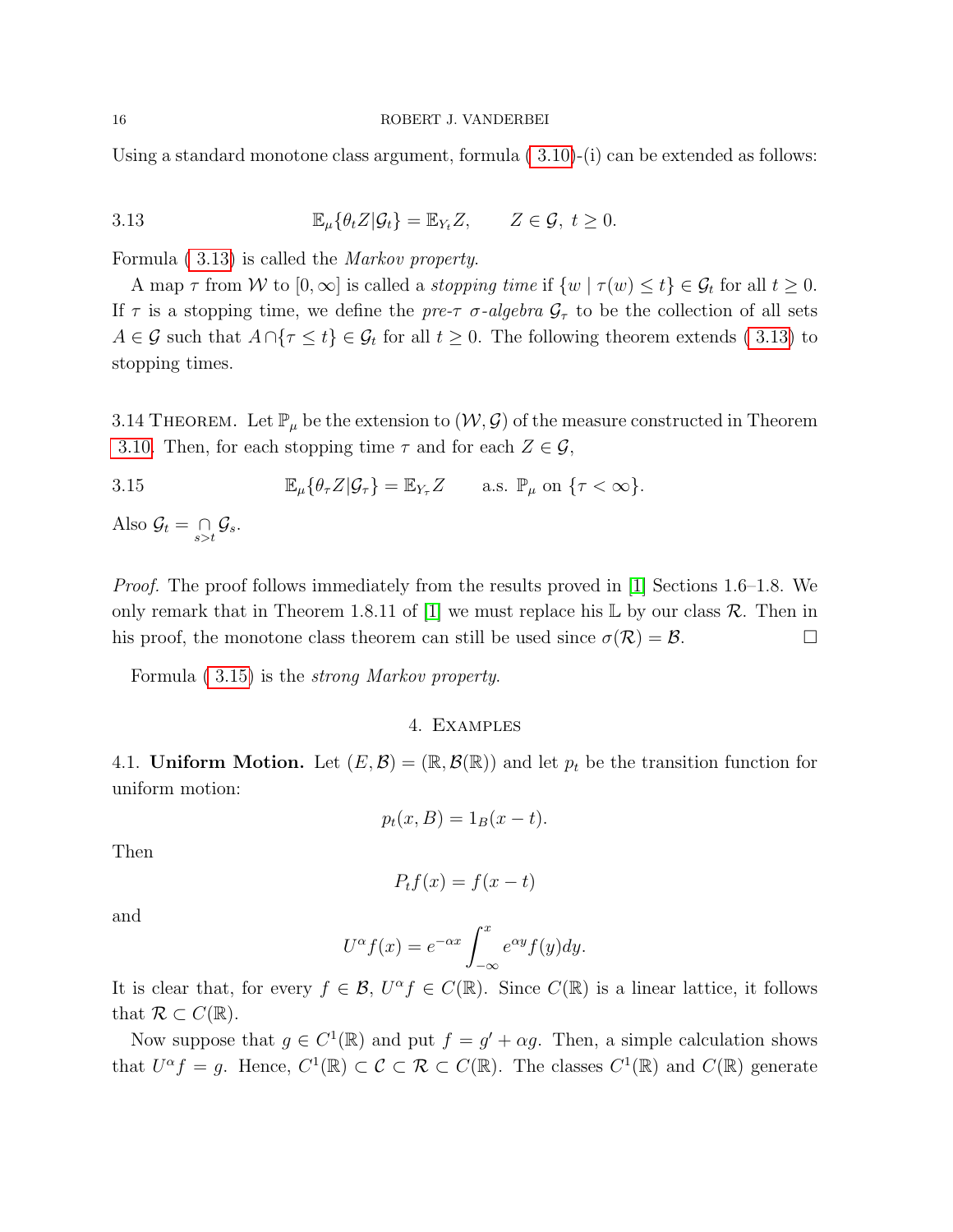the same uniformity and this uniformity is also generated by  $\mathcal{E} = \{e(x) = x\}$ . Hence the intrinsic state space coincides with the real line.

<span id="page-16-0"></span>4.2. Brownian Motion. Let  $(E, \mathcal{B}) = (\mathbb{R}^d, \mathcal{B}(\mathbb{R}^d))$  and let  $p_t$  be the transition function for d-dimensional Brownian motion:

$$
p_t(x, B) = \int p_t(y - x) 1_B(y) dy
$$

where

$$
p_t(y) = (2\pi t)^{-d/2} \exp\{-|y|^2/2t\}.
$$

Then

$$
P_t f(x) = \int p_t(y-x) f(y) dy.
$$

It is easy to check that for every  $\epsilon > 0$  there exists a  $K < \infty$  such that:

$$
|p_t(y - x) - p_t(y - x_0)| \le K p_{2t}(y - x_0),
$$

whenever  $|x - x_0| < \epsilon$ . Hence, the dominated convergence theorem shows that for every  $f \in \mathcal{B}$ ,  $P_t f$  belongs to  $C(\mathbb{R}^d)$ . Put  $g = U^{\alpha} f$ . By Proposition [2.10-](#page-4-0)(i),  $\lim_{t \downarrow 0} ||P_t g - g|| = 0$ . Since  $x \to P_t g(x)$  is continuous, it follows that g belongs to  $C(\mathbb{R}^d)$ . Thus,  $C \subset C(\mathbb{R}^d)$  and since  $C(\mathbb{R}^d)$  is a linear lattice we have  $\mathcal{C} \subset \mathcal{R} \subset C(\mathbb{R}^d)$ .

Let g be a function of class  $C^2(\mathbb{R}^d)$  and let  $f = -\frac{1}{2}\Delta g + \alpha g$  where  $\Delta = \frac{\partial^2}{\partial x^2}$  $\frac{\partial^2}{\partial x_1^2} + \cdots + \frac{\partial^2}{\partial x_i^2}$  $\overline{\partial x^2_d}$ is the Laplacian in  $\mathbb{R}^d$ . If we integrate by parts (in x), then use the fact that  $\frac{1}{2}\Delta p_t = \frac{d}{dt}p_t$ , and integrate by parts again (in  $t$ ), we get

$$
\int_{s}^{\infty} e^{-\alpha t} P_t f(x) dt = e^{-\alpha s} \int p_s (y - x) g(y) dy.
$$

Letting  $s \downarrow 0$  and using the continuity of g we get  $U^{\alpha} f = g$ . Hence,  $C^2(\mathbb{R}^d) \subset \mathcal{C} \subset \mathcal{R} \subset \mathcal{C}$  $C(\mathbb{R}^d)$ . Since the classes  $C^2(\mathbb{R}^d)$  and  $C(\mathbb{R}^d)$  generate the same uniformity on  $\mathbb{R}^d$  we see that we may take

$$
\mathcal{E} = \{e_1(x) = x_1, e_2(x) = x_2, \ldots, e_d(x) = x_d\}.
$$

Hence the intrinsic state space coincides with  $\mathbb{R}^d$ .

4.3. Pure Jump Process. Let  $(E, \mathcal{B})$  be a general state space, let q be a stochastic kernel on  $(E, \mathcal{B})$  and put

$$
p_t(x, B) = \sum_{n=0}^{\infty} e^{-\lambda t} \frac{(\lambda t)^n}{n!} q^{(n)}(x, B).
$$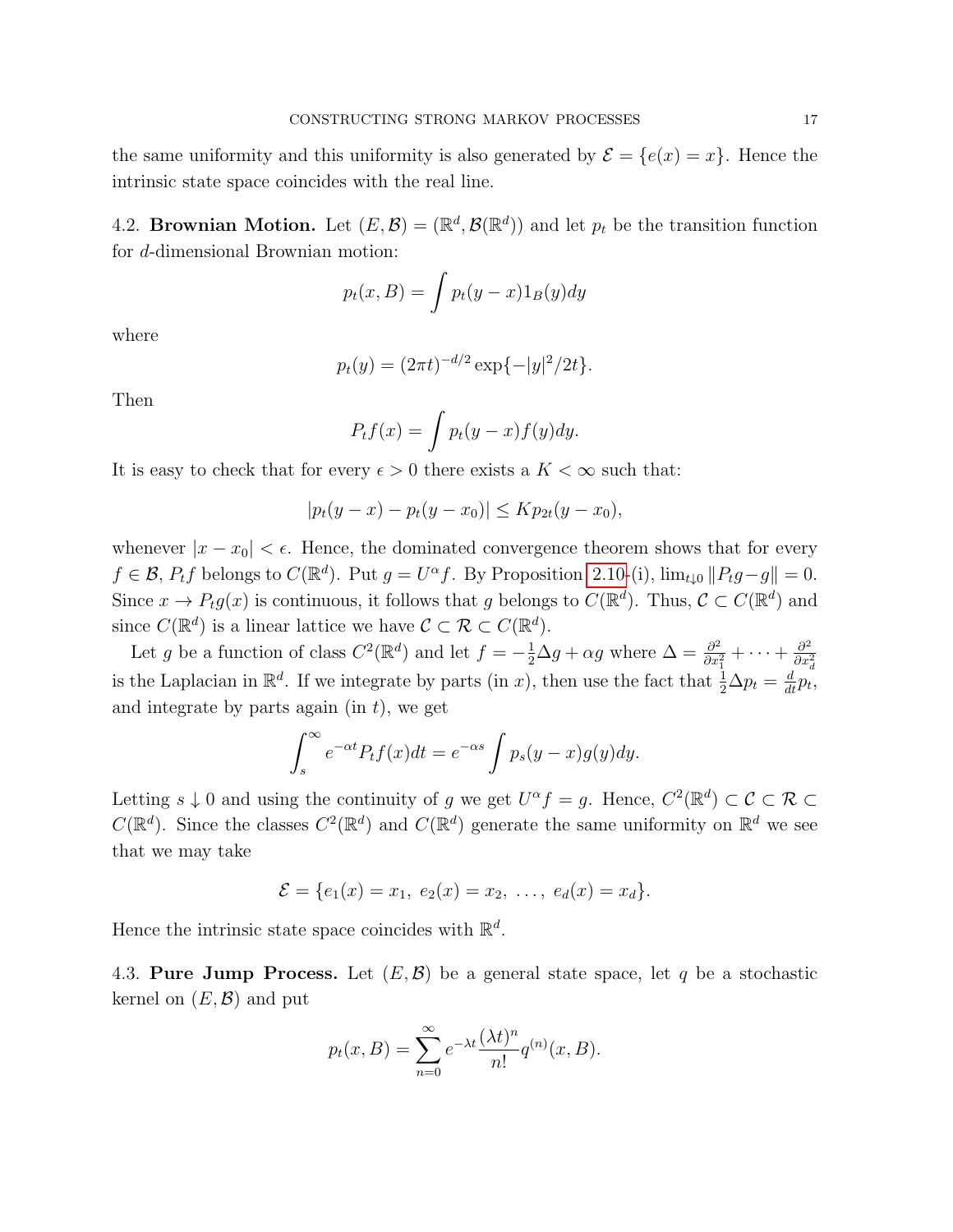Then

$$
P_t f(x) = \sum_{n=0}^{\infty} e^{-\lambda t} \frac{(\lambda t)^n}{n!} Q^n f(x)
$$

and

$$
U^{\alpha}f(x) = \frac{1}{\alpha + \lambda} \sum_{n=0}^{\infty} \left(\frac{\lambda}{\alpha + \lambda}\right)^n Q^n f(x)
$$

where  $Q$  is the operator on  $\beta$  corresponding to q.

Suppose that  $g \in \mathcal{B}$  and put  $f = \lambda(1 - Q)g + \alpha g$ . Then a simple calculation shows that  $U^{\alpha} f = g$ . Hence  $\mathcal{B} \subset \mathcal{C}$  and so it follows that  $\mathcal{B} = \mathcal{C} = \mathcal{R}$ . The class  $\mathcal{B}$  generates a finite dimensional uniformity if and only if  $E$  is a countable set. In this case, if points are measurable, then we can take  $E = \{e(x_n) = n\}$  which maps E into the set of nonnegative integers.

4.4. Uniform Motion with Sticky Origin. Let  $(E, \mathcal{B}) = (\mathbb{R}, \mathcal{B}(\mathbb{R}))$  and let  $p_t$  be the transition function for uniform motion with "stickum" at zero (discussed in the Introduction):

$$
p_t(x, B) = \begin{cases} e^{x-t} 1_B(0) + \int_0^{t-x} e^{-u} 1_B(x-t+u) du & 0 \le x < t \\ 1_B(x-t) & \text{else.} \end{cases}
$$

Then

$$
U^{\alpha}f(x) = \begin{cases} \frac{e^{-\alpha x}}{1+\alpha} \left[ f(0) + \int_{-\infty}^{0} e^{\alpha t} f(t)dt + (1+\alpha) \int_{0}^{x} e^{\alpha t} f(t)dt \right] & x \ge 0 \\ e^{-\alpha x} \int_{-\infty}^{x} e^{\alpha t} f(t)dt & x < 0. \end{cases}
$$

It is easy to see from this formula that if  $f \in \mathcal{B}$  then  $U^{\alpha} f$  belongs to  $C((-\infty,0), [0,\infty))$ . Since this last class is a linear lattice, it follows that  $\mathcal{R} \subset C((-\infty,0), [0,\infty)).$ 

Now suppose that  $g \in C^1((-\infty,0), [0,\infty))$  and  $g'(0) = 0$  (this is the right-hand derivative at zero). Put  $f = g' + \alpha g$ . Then a simple integration by parts shows that  $U^{\alpha} f = g$ . Hence,

$$
C^1((-\infty,0),[0,\infty)) \cap \{h \mid h'(0) = 0\} \subset \mathcal{C} \subset \mathcal{R} \subset C((-\infty,0),[0,\infty))
$$

where by  $h'(0)$  we mean the right-hand derivative at zero. It is easy to see that we can take  $\mathcal E$  consisting of one function

$$
e(x) = \begin{cases} x & x \ge 0, \\ x - 1 & x < 0. \end{cases}
$$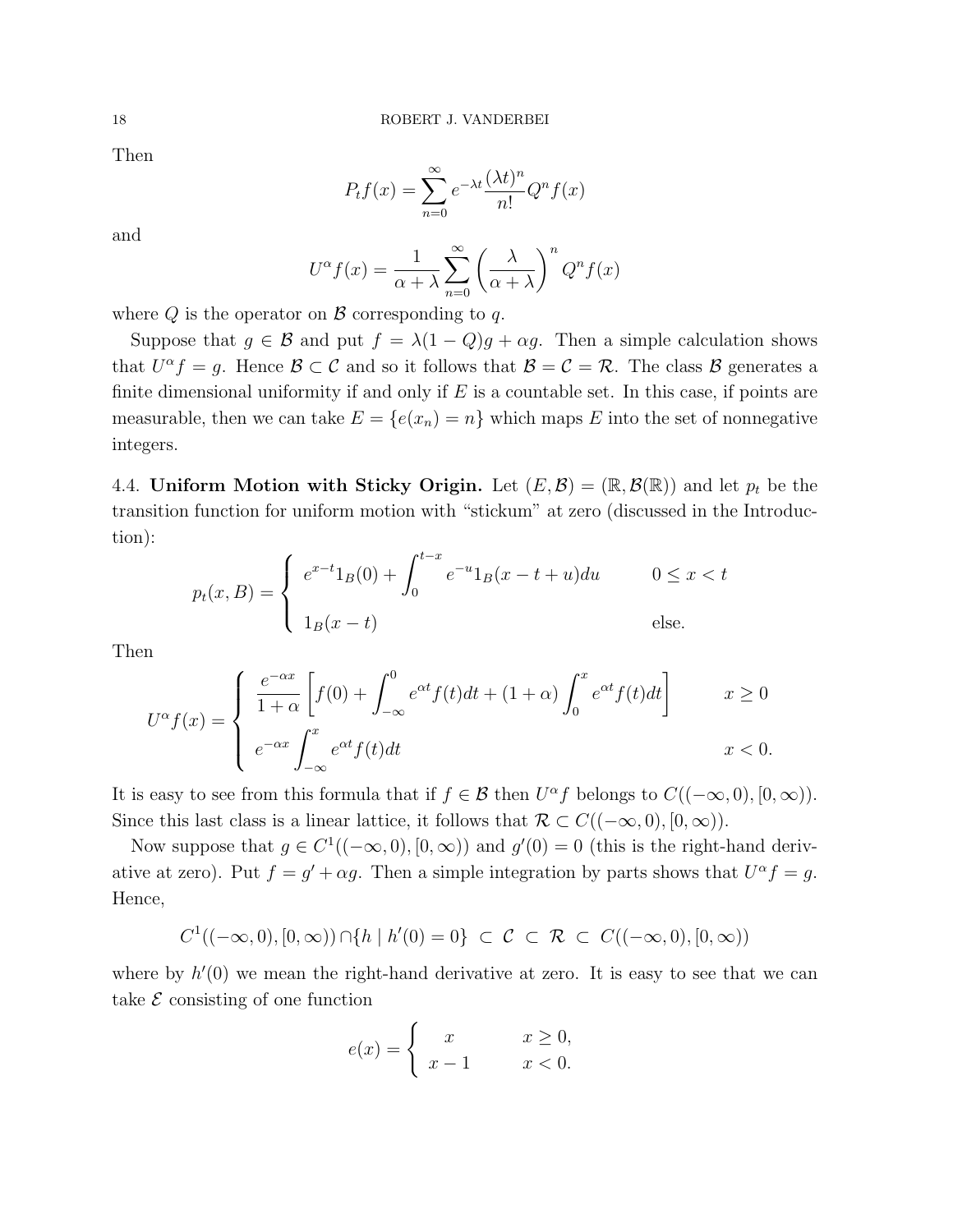This function makes small negative numbers "far away" from small positive numbers. Also the space  $\psi(E) = (-\infty, -1) \cup [0, \infty)$  is not closed and so the intrinsic state space  $E' = (-\infty, -1] \cup [0, \infty)$  turns out to have one point more than E.

4.5. Uniform Motion with a Jump. Let  $E = (-\infty, -1] \cup [0, \infty) = E^- \cup E^+$  and let B be the Borel  $\sigma$ -algebra on E. Let  $p_t$ , be "severed" uniform motion:

$$
p_t(x, B) = \begin{cases} 1_B(x - t - 1) & 0 \le x < t, \\ 1_B(x - t) & \text{else.} \end{cases}
$$

Then

$$
P_t f(x) = \begin{cases} f(x - t - 1) & 0 \le x < t, \\ f(x - t) & \text{else,} \end{cases}
$$

and

$$
U^{\alpha}f(x) = \begin{cases} e^{-\alpha x} \left[ e^{\alpha} \int_{-\infty}^{-1} e^{\alpha y} f(y) dy + \int_{0}^{x} e^{\alpha y} f(y) dy \right] & x \in E^{+}, \\ e^{-\alpha x} \int_{-\infty}^{x} e^{\alpha y} f(y) dy & x \in E^{-}. \end{cases}
$$

Note that  $U^{\alpha} f(0) = U^{\alpha} f(-1)$ . Put  $I_{-1,0} = \{h \mid h(-1) = h(0)\}$ . We see that if  $f \in \mathcal{B}$ then  $U^{\alpha}$  belongs to  $C(E) \cap I_{-1,0}$ .

Now suppose that  $g \in C^1(E) \cap I_{-1,0}$  and put  $f = g' + \alpha g$ . Again, integrating by parts shows immediately that  $g = U^{\alpha} f$ . Hence

$$
C^1(E) \cap I_{-1,0} \subset \mathcal{C} \subset \mathcal{R} \subset C(E) \cap I_{-1,0}.
$$

In this example, R does not separate  $-1$  and 0. We may choose for  $\mathcal E$  the collection consisting of the single function

$$
e(x) = \begin{cases} x & x \in E^+ \\ x+1 & x \in E^-. \end{cases}
$$

On the intrinsic state space the process is just uniform motion.

4.6. Uniform Motion with Fork in the Road. In  $\mathbb{R}^2$ , let R denote the closed right half-line on the x-axis, let U denote the open upper half-line on the y-axis, and let  $L$ denote the open lower half-line on the y-axis. Let  $E = R \cup V \cup L$  and let B be the Borel  $\sigma$ -algebra on E. Let  $p_t$  be the transition function for the process that proceeds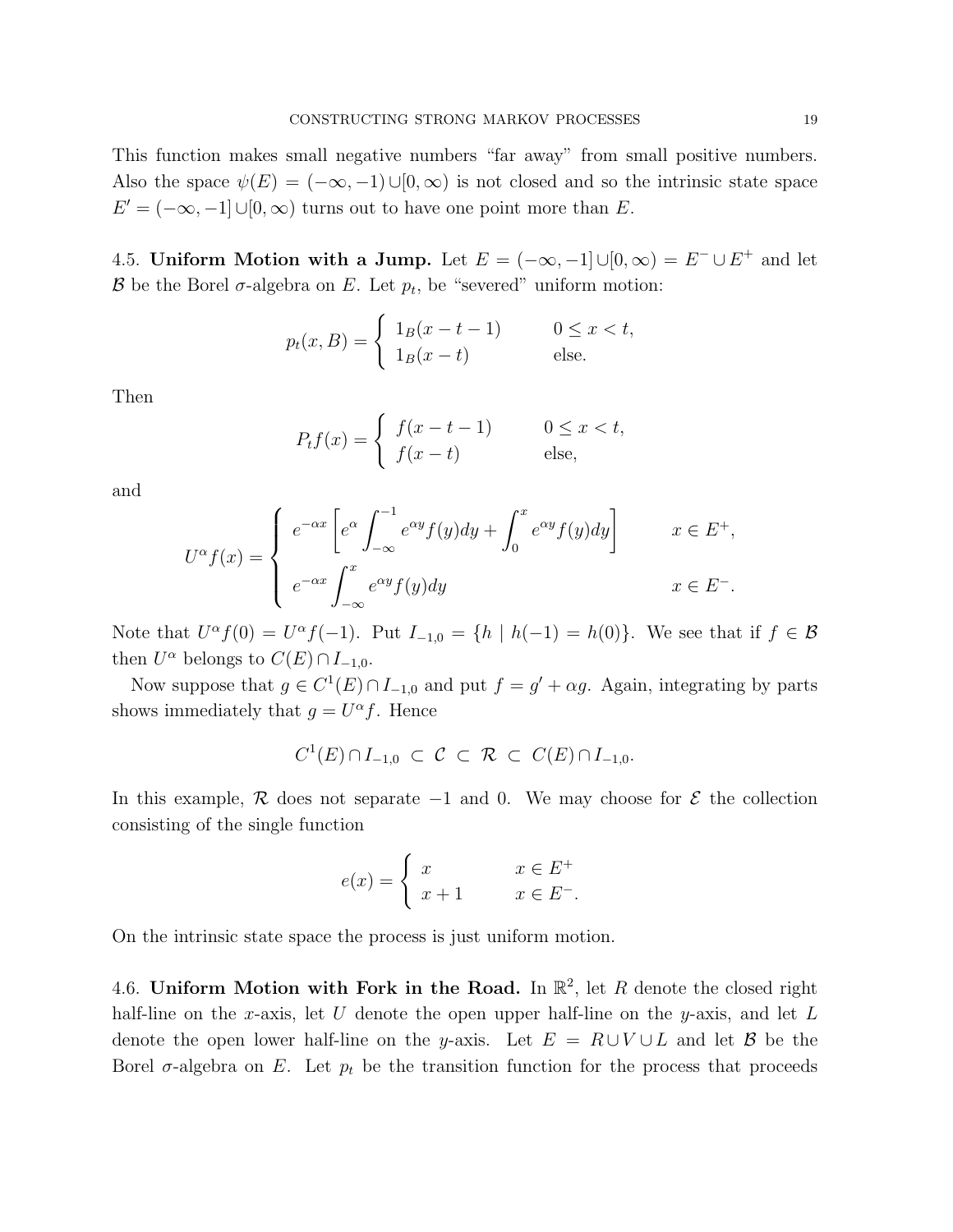deterministically left, up, or down on  $R, U$ , or  $L$ , respectively. When it arrives at the origin, it proceeds upward/downward each with probability 1/2. Then

$$
P_t f(x, y) = \begin{cases} f(0, y + t) & (x, y) \in U, \\ f(0, y - t) & (x, y) \in L, \\ f(x - t, 0) & (x, y) \in R, \ 0 < t \le x, \\ \frac{1}{2}f(0, t - x) + \frac{1}{2}f(0, x - t) & (x, y) \in R, \ 0 \le x < t, \end{cases}
$$

and

$$
U^{\alpha}f(x,y) = \begin{cases} e^{\alpha y} \int_{y}^{\infty} e^{-\alpha t} f(0,t)dt & (x,y) \in U, \\ e^{-\alpha y} \int_{-\infty}^{y} e^{\alpha t} f(0,t)dt & (x,y) \in L, \\ e^{-\alpha x} \int_{0}^{x} e^{\alpha t} f(t,0)dt \\ + \frac{1}{2} e^{-\alpha x} \int_{0}^{\infty} e^{\alpha t} [f(0,t) + f(0,-t)] dt & (x,y) \in R. \end{cases}
$$

From this formula for  $U^{\alpha}$ , we see that  $\mathcal{C} \subset \mathcal{R} \subset C(R, U, L)$ .

Now suppose that  $g \in C^1(R, U, L)$  and  $g(0, 0) = \frac{1}{2} [g(0, 0+) + g(0, 0-)].$  Put

$$
f = \begin{cases} \n-\frac{\partial g}{\partial x_2} + \alpha g & (x, y) \in U \\ \n\frac{\partial g}{\partial x_2} + \alpha g & (x, y) \in L \\ \n\frac{\partial g}{\partial x_1} + \alpha g & (x, y) \in R. \n\end{cases}
$$

Then, as in the previous examples, simple calculations show that  $g = U^{\alpha} f$ . Hence  $g \in \mathcal{C}$ . Since the collection of all such functions g generates the same uniformity as  $C(R, U, L)$ does, we see that we can take  $E = \{e_1(x, y), e_2(x, y)\}\$  where

$$
e_1(x, y) = 1_R(x, y)
$$
  
\n
$$
e_2(x, y) = \begin{cases} y+1 & (x, y) \in U \\ y-1 & (x, y) \in L \\ 0 & (x, y) \in R. \end{cases}
$$

Hence  $\psi(E) = \{(x, y) | x \ge 0, y = 0 \text{ or } x = 0, y > 1 \text{ or } x = 0, y < -1\}$  and so the closure  $\mathcal{E}^1 = \overline{\psi(E)}$  contains two new points: (0, 1) and (0, -1). Since the intrinsic strong Markov process is right continuous we see that, with probability one, it visits one of these two new points and it never visits the branch point  $(0, 0)$ .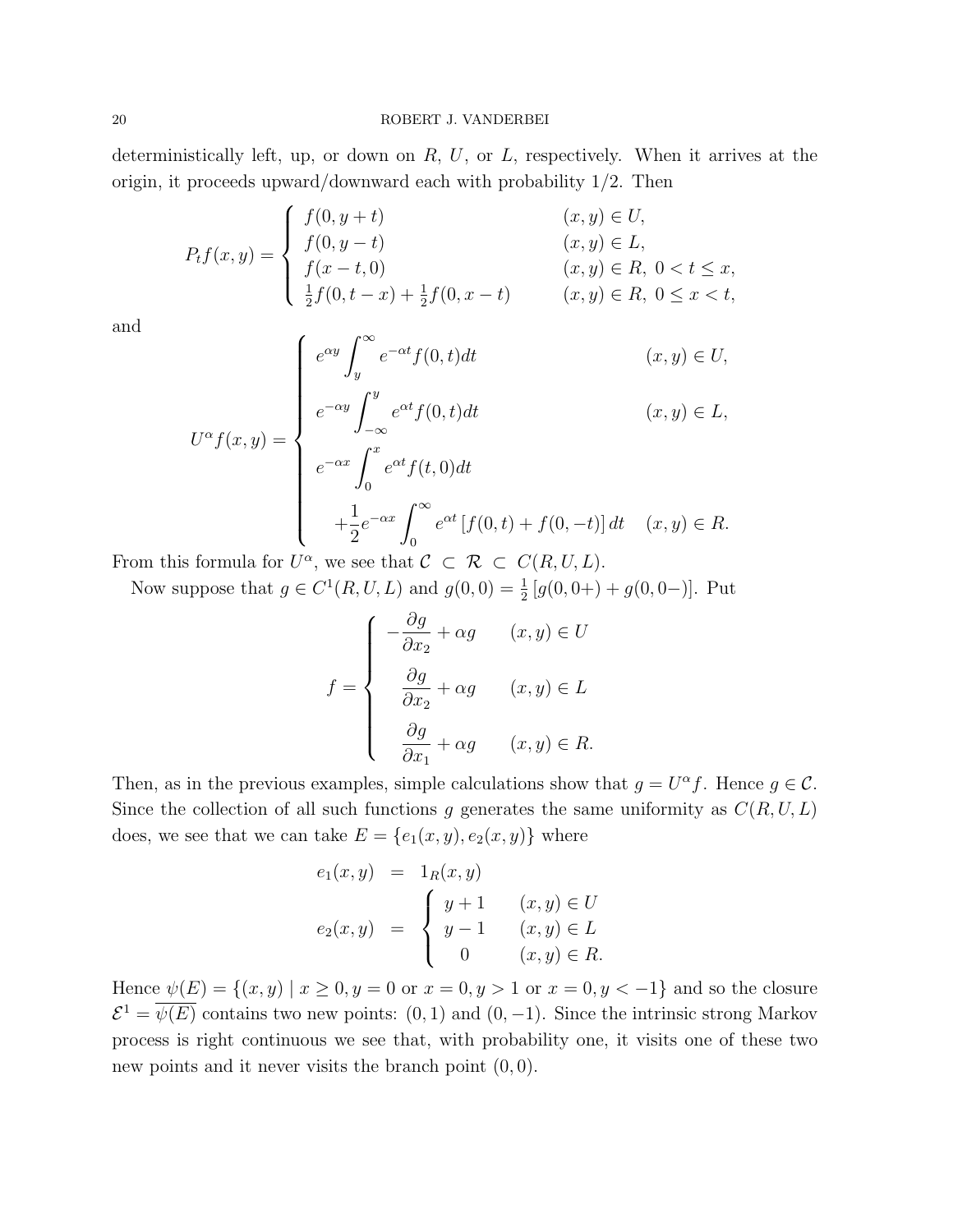4.7. Brownian Motion with an Absorbing State. Let  $(E, \mathcal{B}) = (\mathbb{R}^d, \mathcal{B}(\mathbb{R}^d))$  and let  $p_t$  be the transition function for d-dimensional Brownian motion except it is altered at  $x = 0$  as follows:

$$
p_t(x, B) = \begin{cases} \int p_t(y-x)1_B(y)dy & x \neq 0\\ 1_B(0) & x = 0 \end{cases}
$$

where  $p_t(y)$  is as defined in Subsection [4.2.](#page-16-0) Since the origin is a set of measure zero, it is easy to check that this  $p_t$  is a Markov transition function. It is also easy to see that  $\mathcal R$ coincides with the  $R$  for Brownian motion except that the value of each function at zero can be changed arbitrarily. Hence we may take

$$
\mathcal{E} = \{e_1(x) = x_1, e_2(x) = x_2, \ldots, e_d(x) = x_d, e_{d+1}(x) = 1_0(x)\}.
$$

Hence the intrinsic state space is a closed subset of  $\mathbb{R}^{d+1}$  that consists of two parts: the d-dimensional hyperplane corresponding to  $x_{d+1} = 0$  and the single point corresponding to  $x_{d+1} = 1$  with the rest of the coordinates vanishing. On the hyperplane the transition function is that for ordinary Brownian motion. The single point is an absorbing point.

<span id="page-20-0"></span>4.8. Instantaneous Jump to Limiting Distribution. Let  $(E, \mathcal{B})$  be a general measurable space and let  $p_t(x, B) = \pi(B)$  where  $\pi$  is a probability measure on  $(E, \mathcal{B})$ . Then

$$
P_t f(x) = \int f(y) \pi(dy)
$$

and

$$
U^{\alpha}f(x) = \frac{1}{\alpha} \int f(y)\pi(dy).
$$

Hence, for  $f \in \mathcal{B}$ ,  $U^{\alpha} f$  is a constant function. Hence, both C and R coincide with the collection of all constant functions. In this example, every point gets identified as the same. We may take  $\mathcal E$  consisting of one function

$$
e(x) = 1.
$$

In this case, the entire state space collapses to a single point.

# 5. Appendix

In this section, we collect certain results that are either well-known or secondary to the main theme of the paper.

<span id="page-20-1"></span>5.1 PROPOSITION. Let E be a closed subset of  $\mathbb{R}^d$  and let H be a class of continuous real-valued functions defined on E. Then the  $\sigma$ -algebra generated by H coincides with the Borel  $\sigma$ -algebra on E if and only if H separates points in E.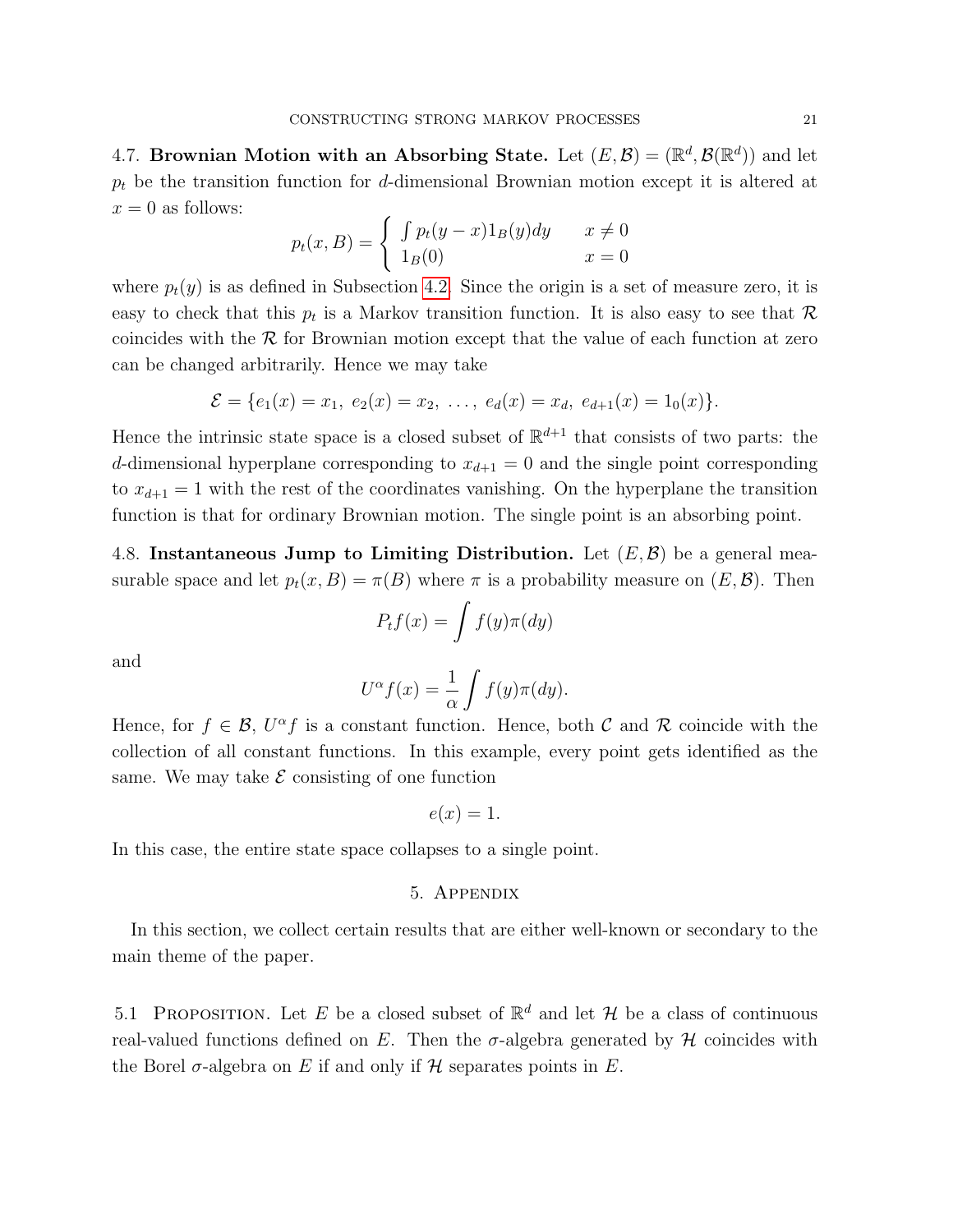<span id="page-21-1"></span>*Proof.* The "only if" direction is trivial. Suppose that  $H$  separates points in E. For  $a \in \mathbb{R}^d$  and  $r > 0$ , let  $B_r(a)$  denote the intersection of E and the closed ball of radius r centered at a. Fix  $a \in E$  and  $0 < r_0 < r_1$ . Put  $A_n = \{x \in E \mid nr_1 \leq |x - a| \leq (n+1)r_1\}.$ Fix  $x \in B_{r_0}(a)$  and  $y \in B_{r_0}(a)^c$ . Let f be a function in H for which  $f(x) \neq f(y)$ . Suppose that  $f(x) < f(y)$ . Pick s such that  $f(x) < s < f(y)$  and let  $V_{x,y} = f^{-1}((-\infty, s))$ and  $W_{x,y} = f^{-1}((-\infty, s])$ . Then, in the relative topology,  $V_{x,y}$  is open,  $W_{x,y}$  is closed,  $x \in V_{x,y} \subset W_{x,y}$  and  $y \in W_{x,y}^c$ . The collection  $\{V_{x,y} \mid x \in B_{r_0}(a)\}\)$  forms an open cover of the compact set  $B_{r_0}$  and hence there is a finite subcover  $V_{x_1,y}, \ldots, V_{x_n,y}$ . Put  $F_y = \bigcup_{i=1}^n W_{x_i,y}$ . Then  $F_y$  is a closed set,  $y \in F_y^c$  and  $B_{r_0}(a) \subset F_y$ . Also,  $F_y \in \sigma(\mathcal{H})$ .

Now fix  $n \geq 1$ . The collection  $\{F_y^c \mid y \in A_n\}$  forms an open cover of the compact set  $A_n$ . Hence there is a finite subcover  $\{F_{y_{j,n}}^c \mid j=1,2,\ldots,k_n\}$ . The collection  $\{F_{y_{j,n}}^c \mid j=1,2,\ldots,k_n\}$ .  $1, 2, \ldots, k_n; n = 1, 2, \ldots$  is a countable collection that covers  $\{x \mid |x - a| \ge r_1\}$ . Hence,

$$
B_{r_0}(a) \subset \bigcap_{j,n} F_{y_{j,n}} \subset B_{r_1}(a)
$$

and  $\bigcap_{j,n} F_{y_{j,n}}$  is evidently  $\sigma(\mathcal{H})$ -measurable and closed. Since  $r_0$  and  $r_1$  were arbitrary, we see that for any  $0 < r_0 < r_1$  we can find a closed  $\sigma(\mathcal{H})$ -measurable set G such that  $B_{r_0}(a) \subset G \subset B_{r_1}(a).$ 

Now fix  $r > 0$  and put  $B = B_r(a)$  and  $B_n = B_{r+1/n}(a)$ . There exist closed  $\sigma(\mathcal{H})$ measurable sets  $G_n$  such that  $B \subset G_n \subset B_n$ . Hence  $B \subset \bigcap_n G_n \subset B_n = B$  and so  $B = \bigcap_{n} G_n$  is a  $\sigma(\mathcal{H})$ -measurable set. Since a and r were arbitrary, we see that  $\{B_r(a) \mid a \in$ E,  $r > 0$   $\subset \sigma(\mathcal{H})$  and since these sets generate the Borel  $\sigma$ -algebra it follows that  $B(E) \subset \sigma(\mathcal{H})$ . Since every function in H is continuous, we see that  $\sigma(\mathcal{H}) \subset \mathcal{B}(E)$ .  $\Box$ 

The following properties follow directly from the resolvent identity [\( 2.5\)](#page-3-0).

<span id="page-21-0"></span>5.2 PROPOSITION. Let  $U^{\alpha}$  be a resolvent on  $(E, \mathcal{B})$ . Then for each  $f \in \mathcal{B}$  and  $x \in E$ , the map  $\alpha \to U^{\alpha} f(x)$  is infinitely differentiable on  $(0, \infty)$  and

$$
\left(\frac{d}{d\alpha}\right)^n U^{\alpha} f = (-1)^n n! (U^{\alpha})^{n+1} f
$$

and

$$
\left(\frac{d}{d\alpha}\right)^n(\alpha U^{\alpha}f) = (-1)^{n+1}n!(U^{\alpha})^n\left[1 - \alpha U^{\alpha}\right]f.
$$

The proof can be found in Getoor [\[11\]](#page-23-3) page 7. The next proposition is also proved in [\[11\]](#page-23-3) on pages 5 and 12, respectively.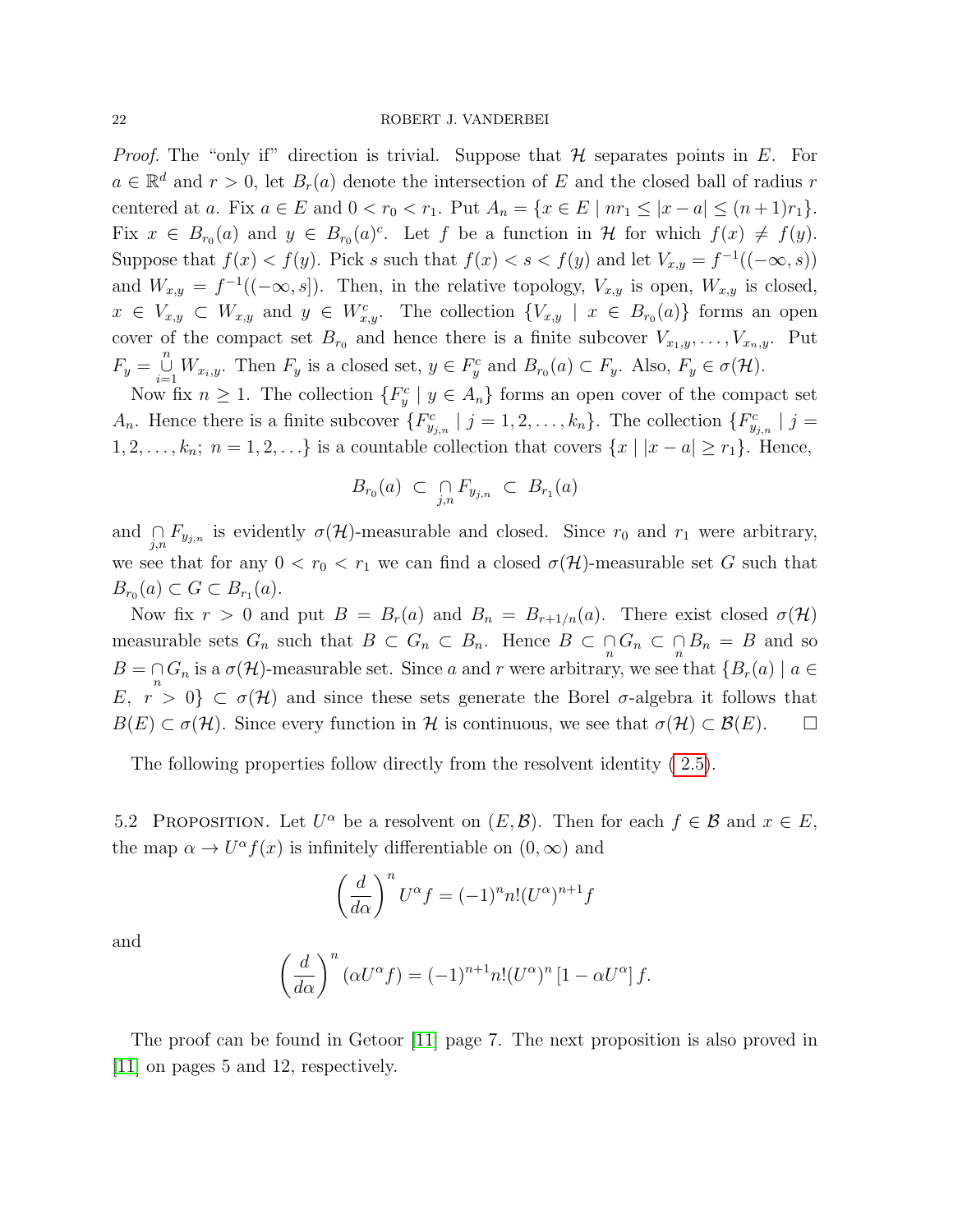<span id="page-22-0"></span>5.3 PROPOSITION. If f is  $\beta$ -supermedian, then the map  $\alpha \to (\alpha - \beta)U^{\alpha}f(x)$  is increasing for  $\alpha > \beta$  and the limit  $\hat{f} = \lim_{\alpha \to \infty} \alpha U^{\alpha} f$  is  $\beta$ -supermedian. Also  $\hat{f} \le f$  and  $U^{\alpha} \hat{f} = U^{\alpha} f$ for all  $\alpha > 0$ .